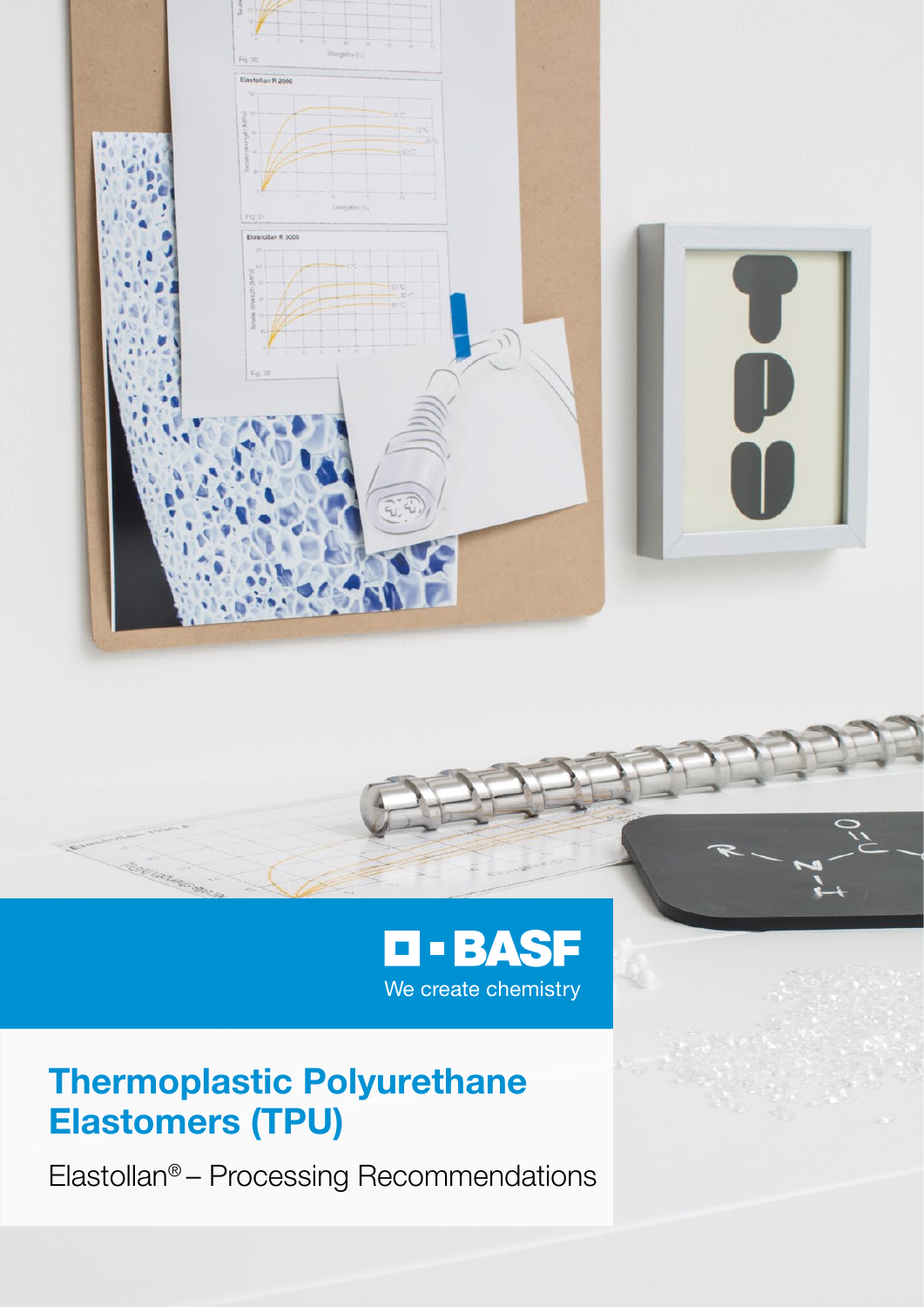# Elastollan®

Elastollan® is the brand name for thermoplastic polyurethane (TPU) from BASF. It stands for maximum reliability, consistent product quality and cost efficiency. The material can be extruded to produce tubings, cable sheathings, belts, films and profiles, and can also be blow molded and injection molded. Aromatic or aliphatic, with maximum softness or glassfiber reinforcement, flame retardancy or high transparency – the versatility of Elastollan® has been proven over the course of many years in all sectors of industry.

The extensive product range is based on a wide range of feedstocks and formulations, and provides the basis for successful implementation of innovative projects by our customers.

We thrive on creative ideas and complex challenges – come and talk to us!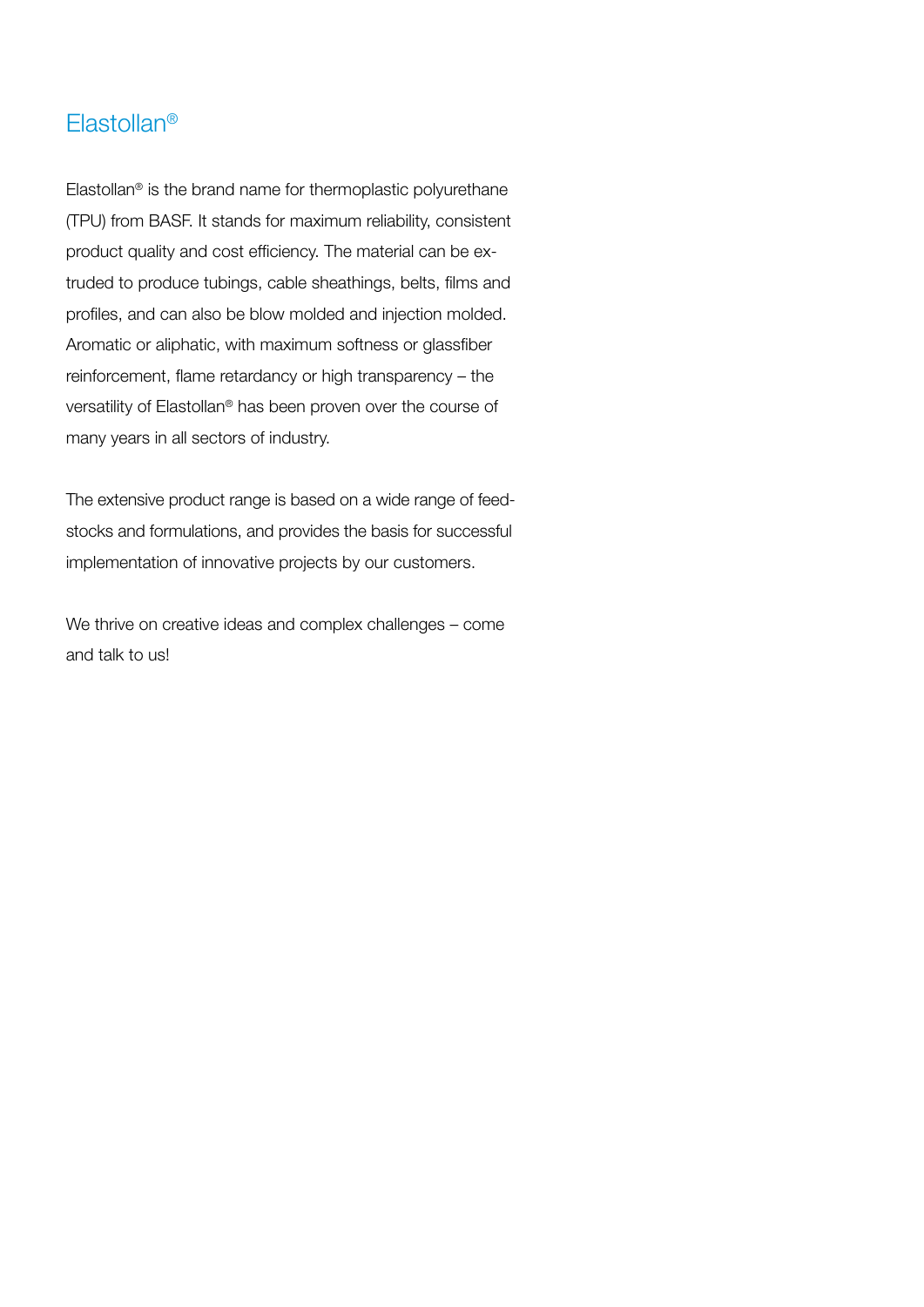# Elastollan®

| GENERAL RECOMMENDATIONS      |                  |           |
|------------------------------|------------------|-----------|
| Storage                      | 4                | $4 - 9$   |
| Drying                       | $\overline{5}$   |           |
| Coloring                     | $\,$ 6 $\,$      |           |
| Additives                    | $\,6$            |           |
| Use of Regrind               | $\,6$            |           |
| Post-treatment               | $\overline{7}$   |           |
| Health & Safety at Work      | $\boldsymbol{9}$ |           |
| Disposal                     | $\boldsymbol{9}$ |           |
| <b>INJECTION MOLDING</b>     |                  | $10 - 15$ |
| Machine Design               | 10               |           |
| <b>Processing Parameters</b> | 10               |           |
| Mold Design                  | 12               |           |
| Shrinkage                    | 14               |           |
| Inserts                      | 14               |           |
| Special Processing Methods   | 14               |           |
| Troubleshooting              | 15               |           |
| <b>EXTRUSION</b>             |                  | $16 - 21$ |
| Machine Design               | 16               |           |
| <b>Processing Parameters</b> | 17               |           |
| Die Design                   | 18               |           |
| Cooling and Calibration      | 19               |           |
| <b>Extrusion Techniques</b>  | 19               |           |
| Special Processing Methods   | 21               |           |
| Troubleshooting              | 21               |           |
| DOWNSTREAM OPERATIONS        |                  | $22 - 23$ |
| Welding                      | 22               |           |
| Bonding                      | 22               |           |
| Surface Finishing            | 22               |           |
| <b>Machining Parameters</b>  | 22               |           |
| Chipping Machining           | 22               |           |
| Chipless Machining           | 23               |           |
| <b>QUALITY MANAGEMENT</b>    |                  | 24        |
| <b>INDEX OF KEY TERMS</b>    |                  | $26 - 27$ |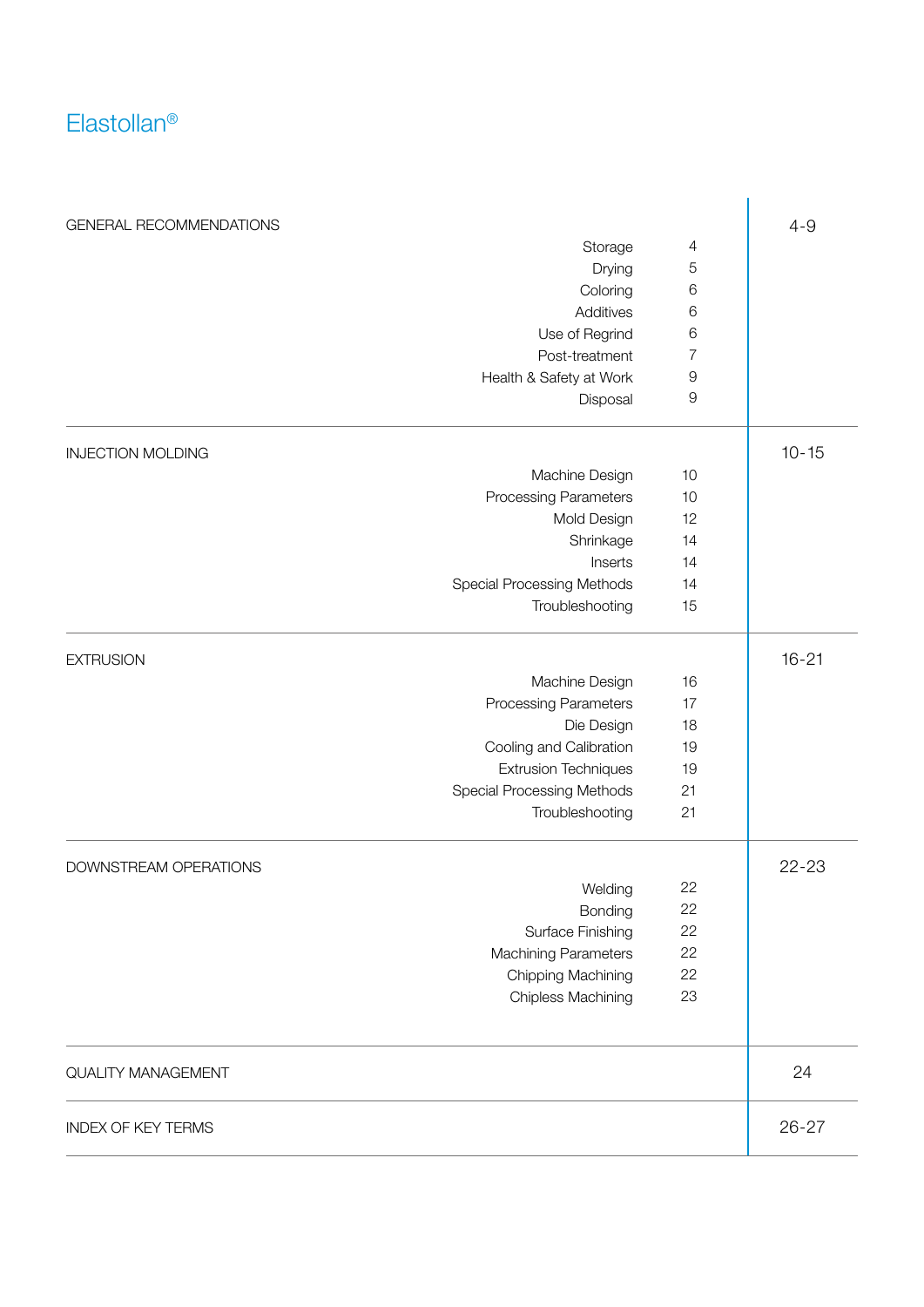# General Recommendations

#### **Storage**

Elastollan® is the registered trademark of our thermoplastic polyurethane elastomers (TPU). These materials are used for injection molding, extrusion and blow molding.

The following recommendations should be followed during processing of Elastollan®: Elastollan® is supplied uncolored in diced, cylindrical or lenticular form. The material is hygroscopic: dry Elastollan® therefore very rapidly absorbs moisture from the atmosphere unless it is stored in sealed packaging.

Figures 1 and 2 show the rate of moisture absorption of polyester- and polyether-based Elastollan®. It is therefore advisable to store the granulate in dry conditions, ideally at room temperature.

We recommend that material stored at below room temperature is brought to room temperature before the packaging is opened. Any possible condensation of moisture can thus be prevented.

Packaging should always be resealed after removal of product. The granulate should be exposed to the atmosphere only for as long as absolutely essential. It is therefore important to cover the feed hopper on processing machines. Our general recommendation is drying of the granulate to <0.02% moisture content before processing. The granulates mostly require drying after repeated opening of packaging.







Fig. 2: Moisture absorption: Polyether TPU Hardness 80 Shore A – 64 Shore D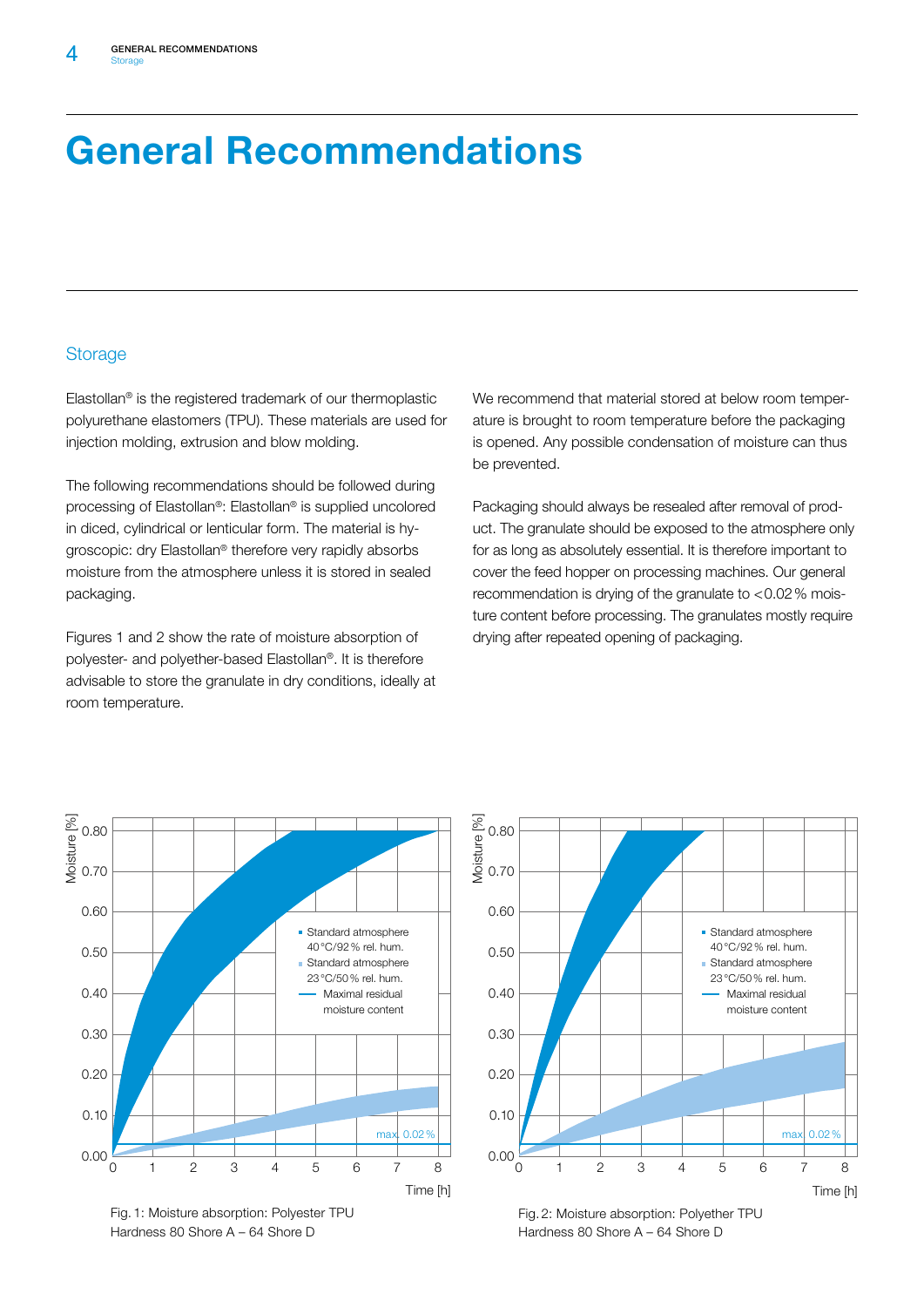# Drying

Excessive moisture content in granulate leads to processing problems and reduced finished product quality.

Indications of excessively high moisture content include foaming of the plastified material or formation of gas bottles in the melt. Insufficient predrying is often the cause of throughput variations during extrusion, or die drooling.

For optimized performance of Elastollan® products, it is necessary to dry the material before processing. The water content of the granulate should be below 0.02%!

Conventional circulating-air dryers and dehumidified-air dryers are suitable for this purpose. See table 1 for recommended drying parameters.

When circulating-air dryers are used, the height of the granulate layer should not be more than 4cm. When dehumidified-air dryers are used, full utilization of the available capacity can be achieved.

If color masterbatches and other additives are used, the same drying requirements apply to these. It is therefore advisable to add these materials to the granulates before drying. This ensures that the entire material is dry.

#### Drying recommendations

| Elastollan <sup>®</sup> hardness |               | Drying temperature   |                     |  |  |  |
|----------------------------------|---------------|----------------------|---------------------|--|--|--|
|                                  | Drying time   | Circulating air      | Dehumidified air    |  |  |  |
| Polyether/Polyester TPU          |               |                      |                     |  |  |  |
| Shore A 70-90                    | $3 - 4$ hours | $90 - 110^{\circ}$ C | $90 - 100 °C$       |  |  |  |
| Harder than Shore A 90           | $3 - 4$ hours | $100 - 120$ °C       | $90 - 120 °C$       |  |  |  |
| Aliphatic TPU                    | $3 - 5$ hours | Not suitable         | $40 - 60 °C$        |  |  |  |
| HPM product range                | $3 - 5$ hours | Not suitable         | $60 - 80^{\circ}$ C |  |  |  |

Table 1: Drying recommendations (please refer to the information provided for the specific product)



Fig. 3: Drying graph for Elastollan®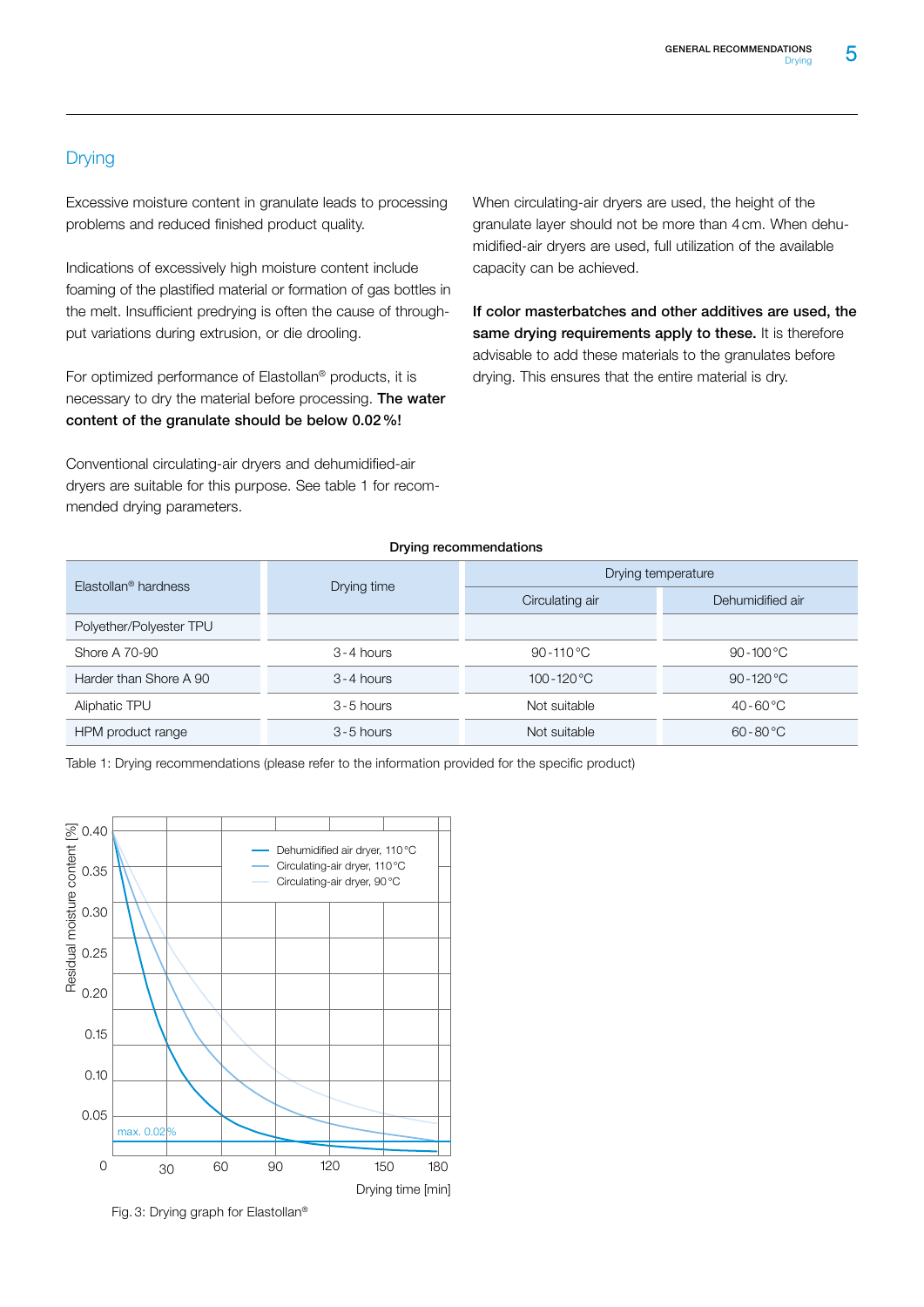# **Coloring**

All grades in our Elastollan® range can be colored. TPUbased color masterbatches are most suitable for this purpose. When the color masterbatches used are based on Elastollan®, the quantity added is normally 1 to 2%.

Elastollan® grades containing pre-included additives (e.g. flame retardant) can require a higher percentage loading to achieve full color depth.

In the case of color masterbatches not based on TPU, there may be a risk of incompatibility with Elastollan®. This can result in poor pigment dispersion and lack of coloring strength, and possibly also poor surface finish and other quality problems.

#### **Additives**

Various additives can be used to enhance the properties of Elastollan® materials.

Some of the additives available in the form of Elastollan® masterbatches are:

- **Antiblocking agents**
- **Release agents**
- UV stabilizers
- **Abrasion modifiers**

# Use of Regrind

Up to 30%, depending on required product quality, can be recycled with virgin material. Material type and Shore hardness of the regrind must match the virgin Elastollan®, and it must be free from contamination.

Regrind should ideally be diced, dried and re-used without intermediate storage.

Material which has been contaminated or degraded is not suitable for reprocessing.

Multiple recycling of regrind can lead to reduced product quality. Particular specified quality requirements may exclude use of regrind.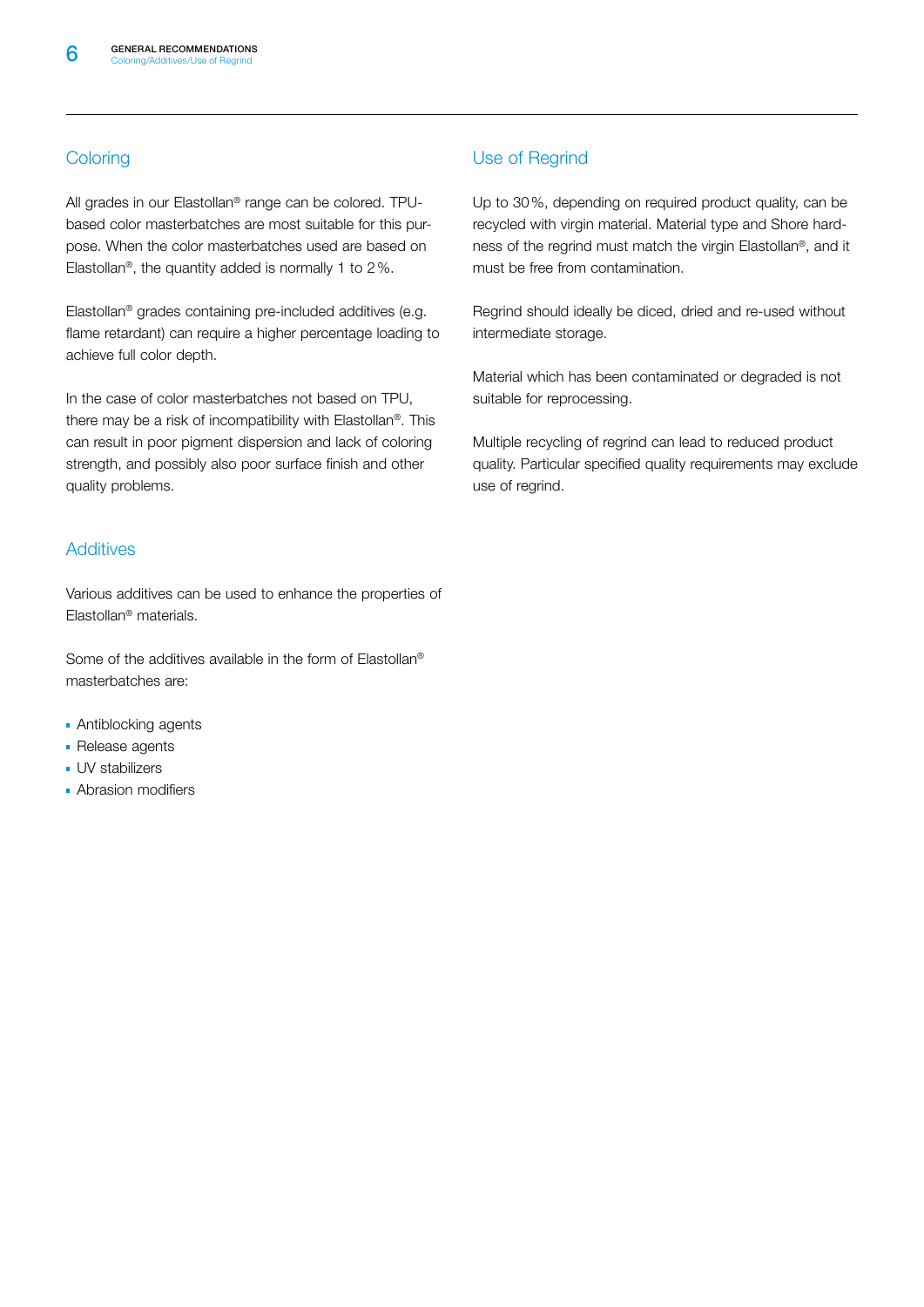#### Post-treatment

For optimized performance, **annealing** of the products is required. This heat treatment can be undertaken in a circulating-air oven.

Figures 4 to 6 show typical values for the effect of annealing on the properties of Elastollan® grades. In order to avoid deformation of products with low dimensional stability, these should be suitably supported during annealing.

Extruded products are annealed only in specific cases.

#### Annealing:

Recommended duration and temperature: 20h at 100°C



Fig. 4: Elastollan® C 90A 55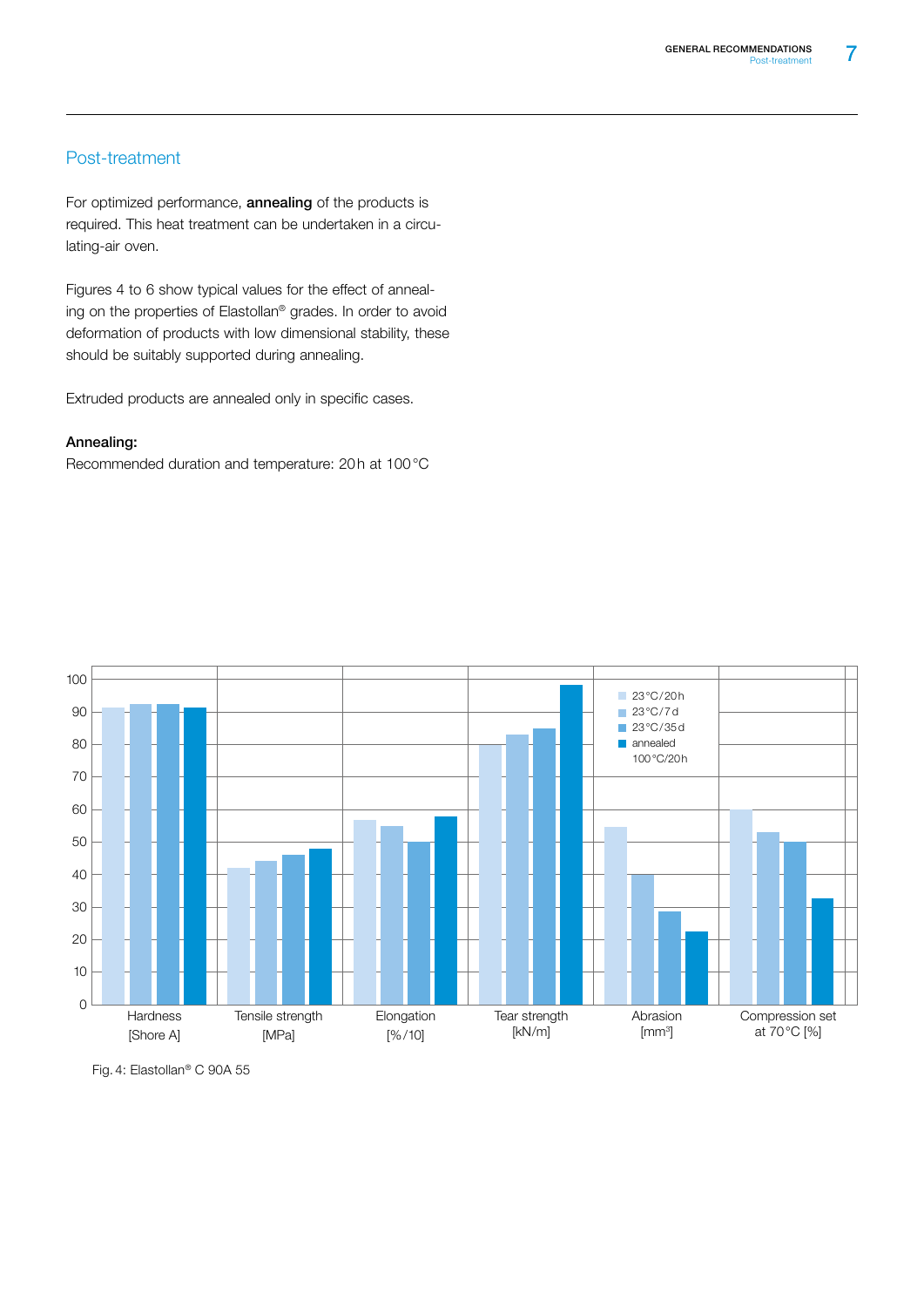

Fig. 5: Elastollan® 11 90A 55



Fig. 6: Elastollan® 11 85A 10 FHF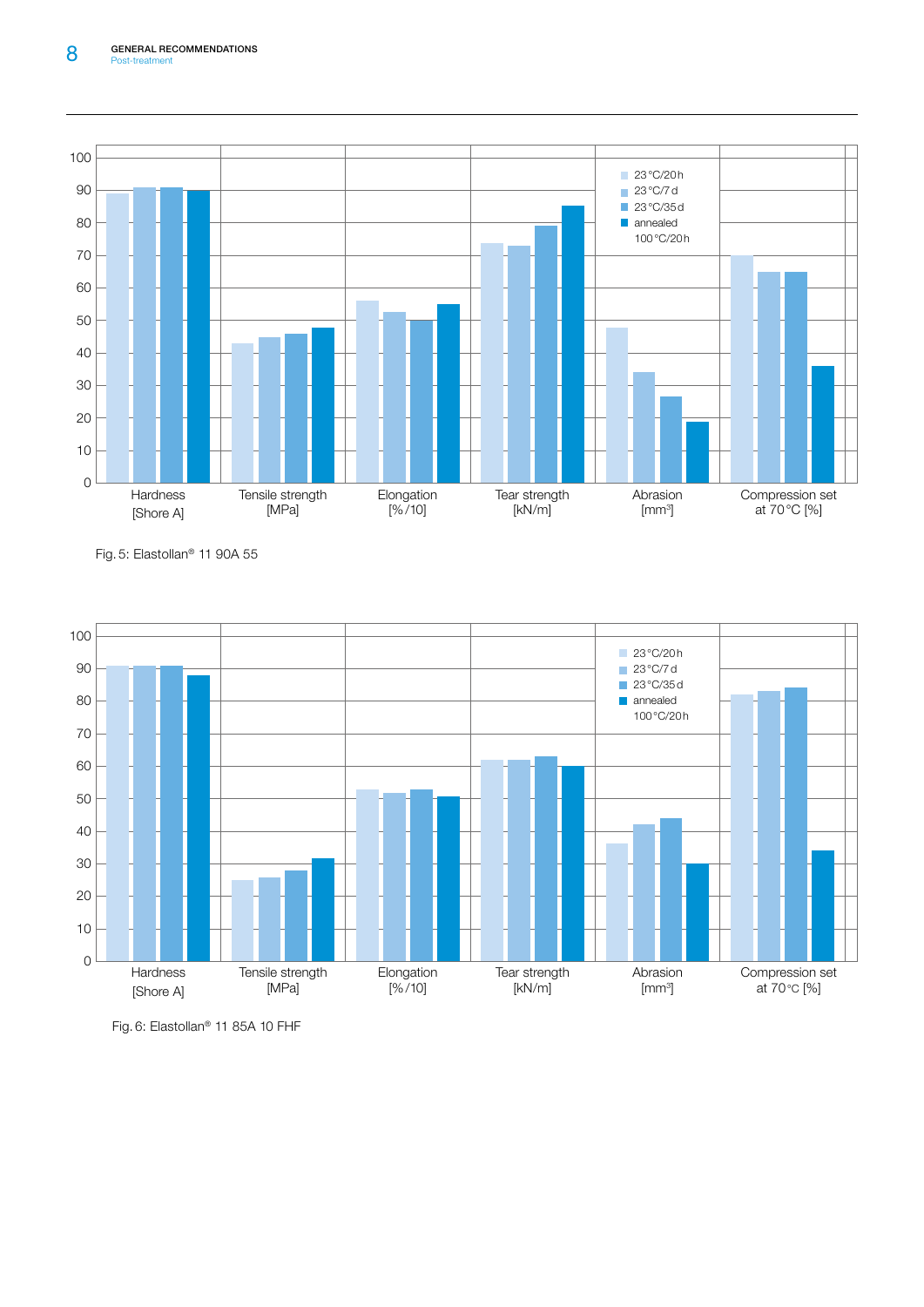### Health & Safety at Work

Elastollan® can be processed at a wide range of temperatures, depending on the grade used.

As with all natural or synthetic organic substances decomposition can occur above certain temperatures. The extent of decomposition depends on the temperature and on the type of material used. Onset of decomposition can generally be expected from a temperature of about 230°C upward. Particularly where elastomer melts are frequently exposed to the atmosphere, there is a possibility that vapors released under the above conditions will affect the workplace.

Use of an effective extraction system is therefore generally recommended, in particular in the region of melt discharge.

### **Disposal**

Thermoplastic polyurethanes can generally be recycled to protect the environment (in each case after checking ecological, economic and product-safety aspects):

#### 1. Materials recycling

TPU wastes or TPU moldings are regranulated for materials recycling. At most 30 percent of TPU regrind can be added to virgin granulate.

#### 2. Thermal recycling

There are only a few thermoplastic polyurethanes that cannot be reused within the process. These TPUs are used to generate electricity in modern waste-incineration plants.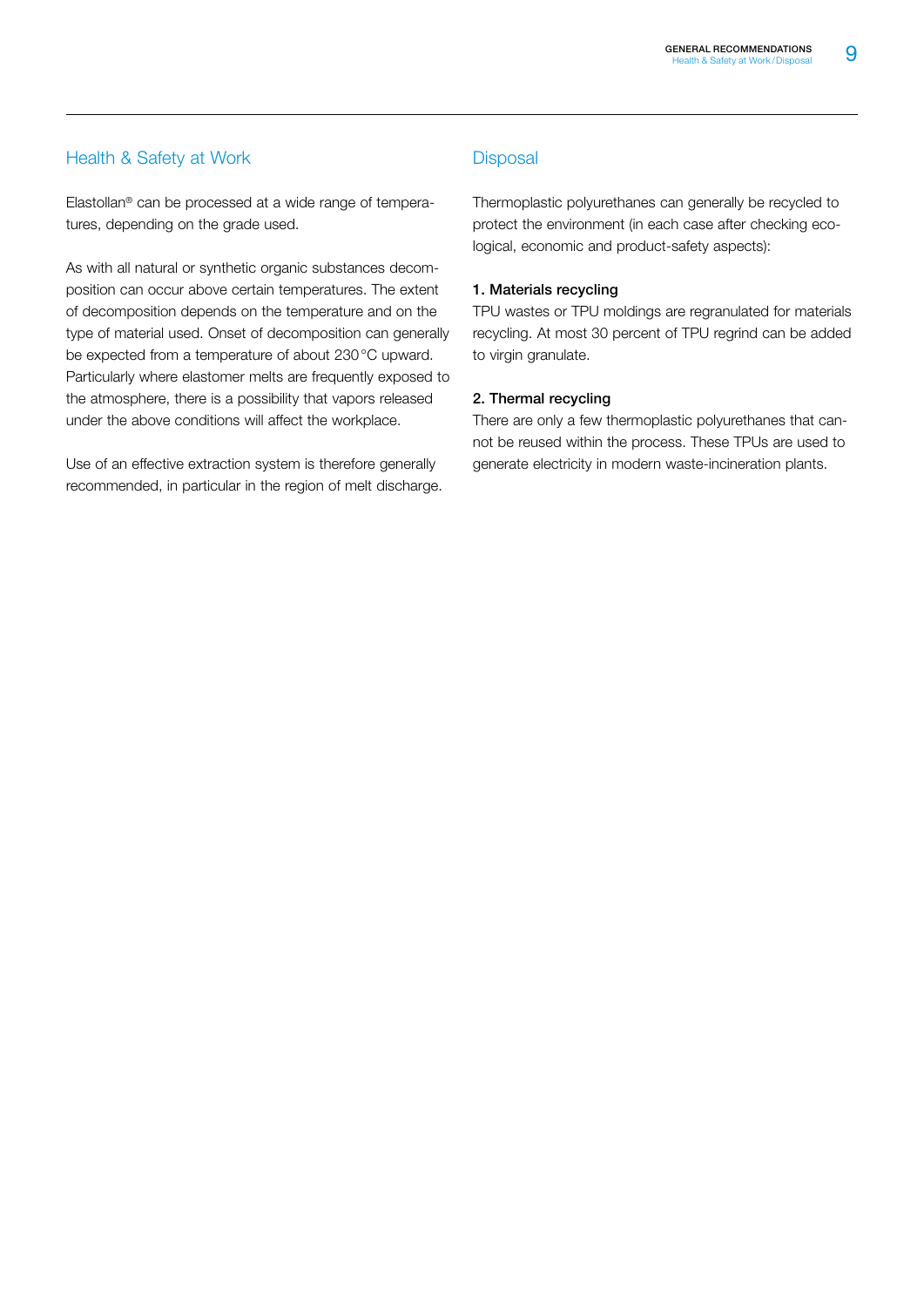# Injection Molding

### Machine Design

Screw injection molding machines with single-flighted 3-zone screws are suitable for the processing of Elastollan®. Short-compression-zone screws are not suitable, because of high shear levels.

A successful screw design is shown below (see figure 7). To ensure continuous purging and to avoid dead spots it must be ensured during design that the non-driving flank in relation to the driving flank has a flatter radius.



Fig. 7: Screw geometry (diagrammatic)

Compression ratio should be 1:2 and should never exceed 1:3. Recommended flight depths are shown in figure 8.

A check ring (shut-off ring) should be incorporated. It is preferable to use low-shear, free-flow and automatic-shutoff bolt-seal nozzles. The nozzle channel must be designed for easy flow, and must have no regions of restricted flow where the melt is held and can degrade to form deposits.



Fig. 8: Relationship between screw diameter and flight depth at feed

# Processing Parameters

Flight depth, feed [mm]

Problem-free processing of Elastollan® to provide products of uniformly high quality requires precise and constant temperature control in the injection-molding cylinder, adapter and nozzle.

The temperature should rise by about 10 to 20°C from the feed zone to the metering zone. Nozzle temperature should be close to melt temperature.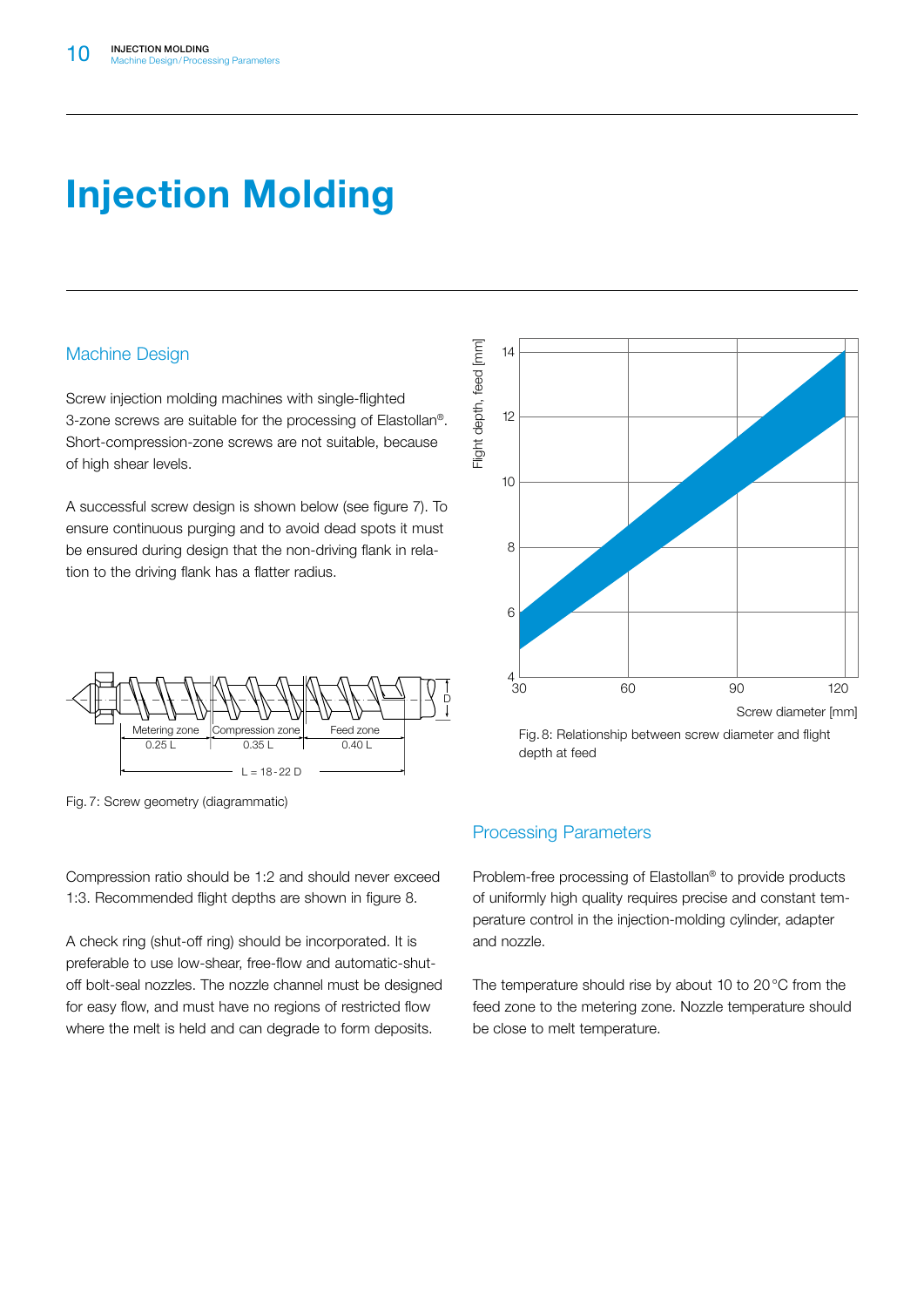Table 2 shows the recommended cylinder temperatures for different hardness ranges.

| Shore hardness | Heating zone<br>temperature | Nozzle temperature |
|----------------|-----------------------------|--------------------|
| 60 A - 80 A    | 170-210                     | $200 - 210$        |
| 85 A-95 A      | 190-220                     | $210 - 225$        |
| 98 A-74 D      | $210 - 230$                 | $220 - 240$        |

Table 2: Guideline values for cylinder temperatures in °C (Please refer to the processing recommendations for the particular product.)

It is advisable to monitor temperature by measuring the melt temperature, and to make any necessary adjustments (see table 3).

| Elastollan <sup>®</sup> hardness | Melt temperature |
|----------------------------------|------------------|
| 60 Shore A-80 Shore A            | 190-205          |
| 85 Shore A-95 Shore A            | $205 - 220$      |
| 98 Shore A-74 Shore D            | 215-235          |

Table 3: Guideline values for melt temperatures in °C

Elastollan® melts are shear-sensitive, and product properties can therefore be adversely affected by excessive screw rotation rates.

Figure 9 shows recommended screw rotation rates as a function of screw diameter. The state of the state of screw diameter. Injection Pressure and Hold Pressure



Fig. 9: Relationship of max. screw rotation rate to screw diameter

Prolonged stoppages lead to degradation of the material present in the cylinder. When stoppages exceed 10 minutes, the cylinder must be purged before production is resumed.

Other important machine parameters for processing of Elastollan® (see figure 10):



Fig. 10: Diagram of pressure sequence during processing

These influence the dimensional stability and ease of demolding of the products. Excessively low hold pressure leads to sink marks; excessively high injection pressure causes difficulties with demolding.

#### Back Pressure

This provides homogenization of the melt, but should not be excessive, because the material is shear-sensitive. A recommended back pressure is 5-10bar, or up to 20bar when additives are present.

#### Injection Speed

Injection speed depends on gating, wall thickness and flow distance. It should be kept as low as possible.

Figure 10 is a diagram of a typical cycle sequence for Elastollan®.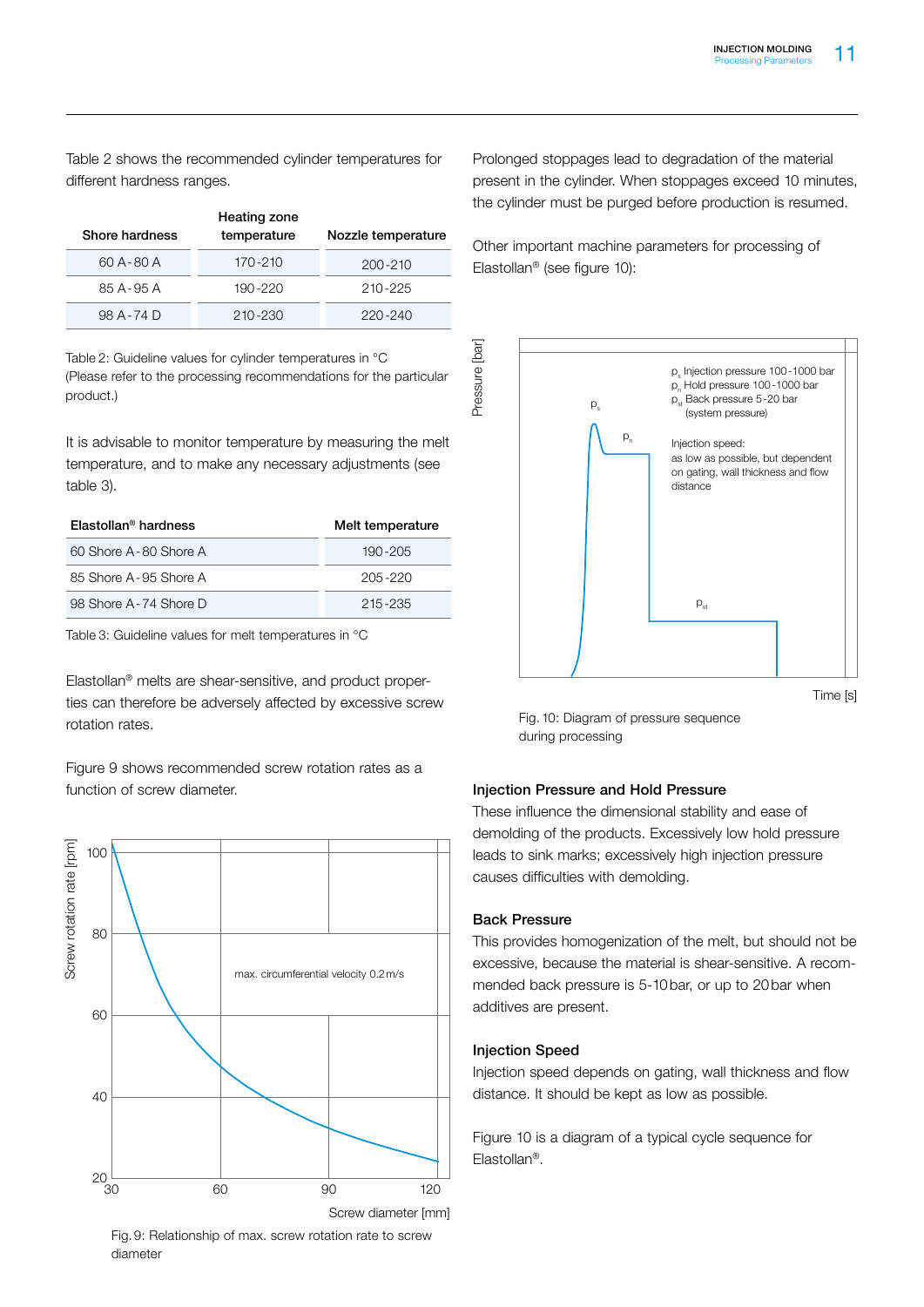#### Cycle Times

Injection-molding cycle time is determined mainly by solidification and demolding behavior. It is substantially dependent on the hardness of the material, the wall thickness of the product and the temperature of the mold.

Figure 11 shows cycle time as a function of wall thickness for grades of different Shore hardness.



Fig.11: Cycle times in relation to wall thickness (guideline values dependent on component design)

#### Mold Design

#### Materials for mold construction

The molds usually used for injection molding, made of steel or of steel alloys, are also suitable for processing of Elastollan®. Other molds successfully used are made of non-ferrous metals, preferably aluminum alloys. These lower-cost molds are frequently used in the shoe industry.

#### Sprues

The maximum sprue diameter should not exceed the maximum wall thickness of the molding. The diameter of the sprue cone should be adjusted to the nozzle and exceed the nozzle diameter by 0.5mm. The gate should be located in the area of maximum wall thickness. Sprue cones should be as short as possible and with a minimum angle of 3 to 6°C. A sprue puller is advisable for easier demolding.



Fig. 12: Runner systems



Fig. 13: Runner systems

#### Runners

The melt properties of Elastollan® require large-diameter runners to avoid localized shearing and to enable maximum pressure transfer to ensure mold filling. The best flow characteristics for Elastollan® are achieved by using a circular runner cross section (figure 14).



Fig. 14: Runner cross section

If hot runners are used, it is preferable to use externally heated systems. Internally heated systems are not suitable.

Multi-cavity molds need a balanced runner system.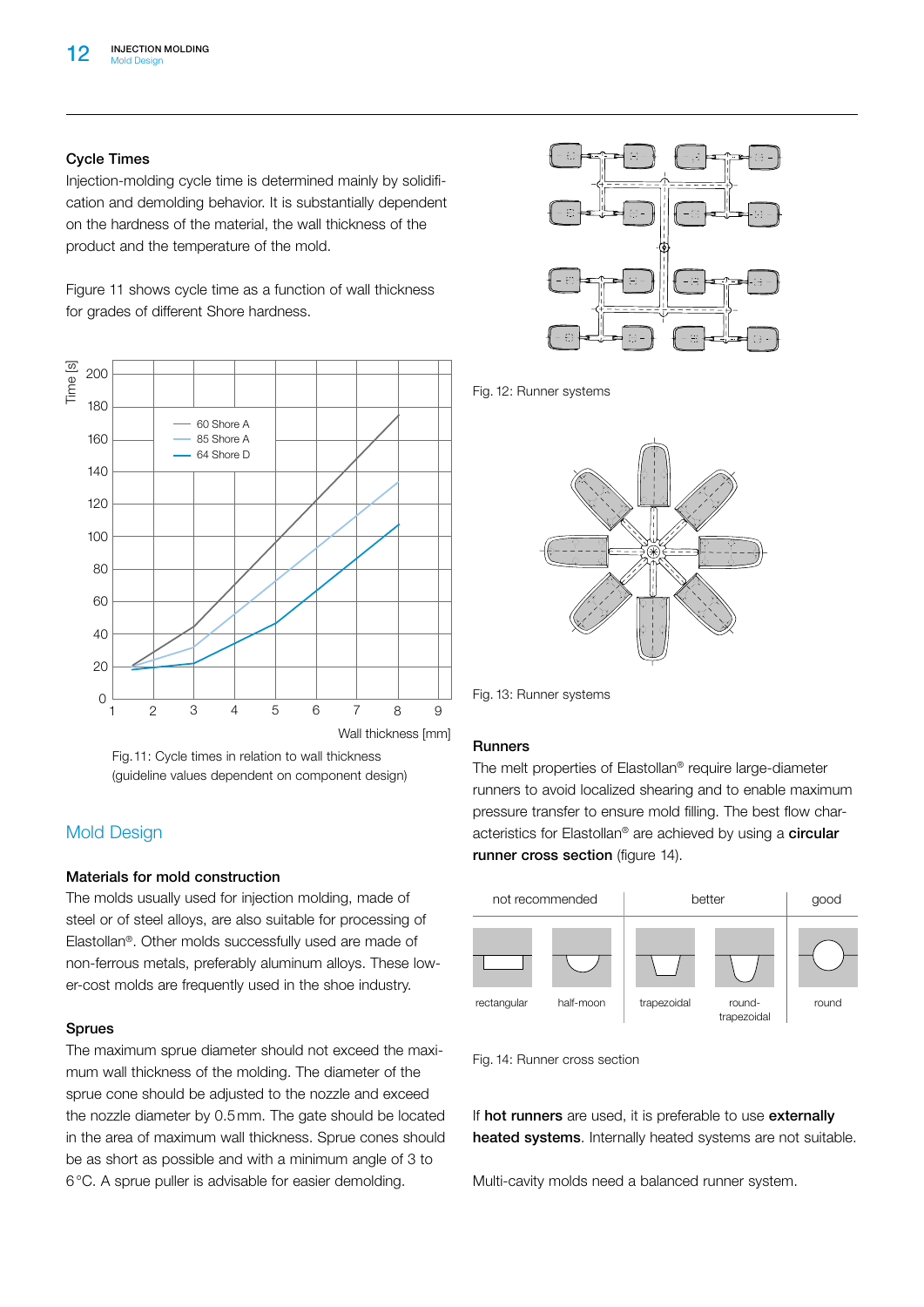#### Gating

Gates for processing of Elastollan® should be large, to ensure adequate holding pressure and to avoid sink marks.

Sprue gates, diaphragm gates, ring gates and film gates are often used. Small parts are also injected through pin gates.

Tunnel gates should be avoided, because of high elasticity and possible degradation due to shear. Softer Elastollan® grades are especially prone to problems with this type of gate.

#### Venting

To avoid air inclusions, or burn marks caused by compressed air, air present in the mold cavity must be able to escape easily at suitable points during injection of the melt. Vent channels of depth 0.02 to 0.05mm and width 1-3mm are usefully provided at the parting line, and at inserts and pins.

#### Mold Surface

Mold surfaces with average roughness height  $(\mathsf{R}_{\scriptscriptstyle{2}}^{})$  of about 25 to 35μm provide easy demolding during processing of Elastollan®, in particular the softer grades.

Polished and chrome-plated mold surfaces are less suitable. They tend to cause sticking on the mold surface, especially with soft grades.

#### Demolding

The flexibility of Elastollan® in the lower hardness region allows larger undercuts with easy demolding. Experience has shown that short-term overstretching by <5% does not lead to any lasting deformation.

To permit trouble-free demolding, ejectors should be two to three times larger than for hard thermoplastics. They should be provided with venting channels, so that no vacuum is generated during demolding.

#### Mold Temperature Control

A good mold temperature control system is essential for high-quality injection moldings, because mold temperature has a decisive influence on surface, shrinkage and warpage.

Usual mold temperatures are 15 to 70°C, depending on molding and on Elastollan® grade. Product-specific data can be found in the respective product information.

#### Gate types recommended for Elastollan®



Fig. 15: Ring gate



Fig. 16: Film gate



Fig. 17: Sprue gate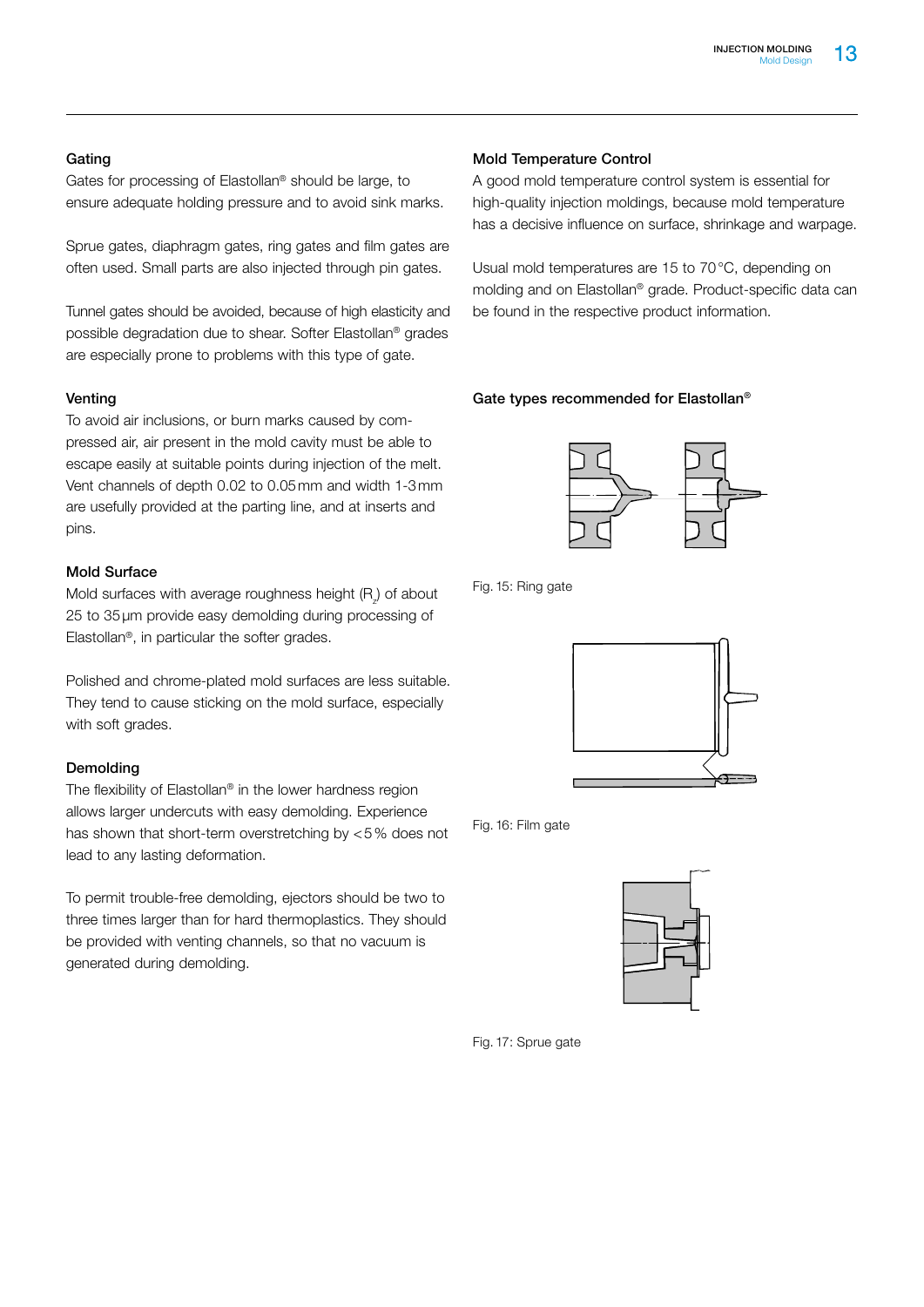### **Shrinkage**

Shrinkage during processing of Elastollan® is influenced by the following parameters:

- Product shape
- **Wall thickness**
- **Gate design and position**
- Type of material, processing conditions (particularly melt temperature), injection pressure, hold pressure, mold temperature.

Total shrinkage is a combination of molding shrinkage and a small degree of post-shrinkage, which occurs not only during annealing but also during prolonged storage.

The combined effects of these factors makes it difficult to predict shrinkage with any great accuracy.

Figure 18 shows total shrinkage in relation to wall thickness and Shore hardness for unreinforced Elastollan® grades.



Fig. 18: Shrinkage in relation to wall thickness

Shrinkage in glassfiber-reinforced Elastollan® grades is dependent on glassfiber content: 0.05 to 0.2% in flow direction and 0.1 to 0.5% perpendicularly to flow direction.

#### **Inserts**

Excellent results can be achieved in molding around inserts. Metal inserts must be free from grease and have features to assist mechanical anchoring, for example holes, undercuts, knurled grooves, or notches.

Bonding can be improved by additional use of adhesion promoters. A small increase in the temperature of the inserts is helpful.

# Special Processing Methods

Elastollan® can be combined with various plastics in the following special processing methods:

#### Multicomponent Injection Molding

Injection molding in multicomponent machines can achieve good bonding between Elastollan® and compatible plastics without use of additives or mechanical anchorage. Polyolefin-based plastics are not suitable for combinations with Elastollan®.

#### Sandwich Injection Molding

This is a special method of multicomponent injection molding where a core component is combined with a different plastics material as outer layer. Another possibility here, alongside combination of different plastics, is to use regrind as core component and virgin material as outer skin.

#### Thermoplastic Foam Injection Molding (TFIM)

Our product range includes grades specifically designed for TFIM, and also TFIM masterbatches which can be used with standard Elastollan<sup>®</sup> grades.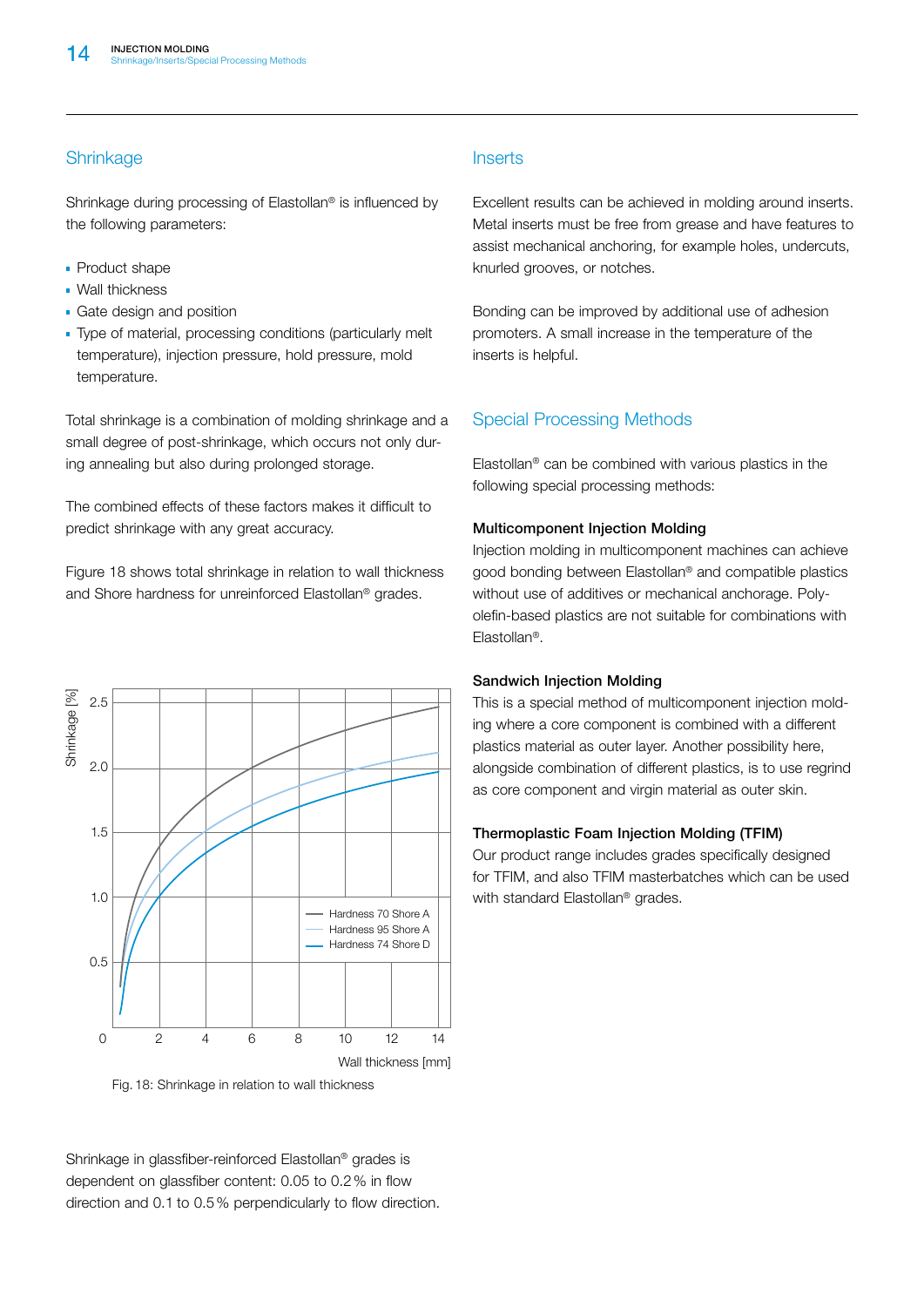# **Troubleshooting**

|                          | Melt<br>tem- | Mold<br>tem-<br>perature perature | Injec-<br>tion<br>speed | Hold<br>pres-<br>sure/<br>time | <b>Back</b><br>pres-<br>sure | Shot<br>size/<br>Melt<br>cushion | Clamp-<br>ing<br>pres-<br>sure | Cooling<br>time | Venting | Mois-<br>ture<br>content | Con-<br>tamina-<br>tion | Gate<br>size     | Lubri-<br>cant | Resi-<br>dence<br>time |
|--------------------------|--------------|-----------------------------------|-------------------------|--------------------------------|------------------------------|----------------------------------|--------------------------------|-----------------|---------|--------------------------|-------------------------|------------------|----------------|------------------------|
| Contamination            |              |                                   |                         |                                |                              |                                  |                                |                 |         |                          | $\overline{\textbf{v}}$ |                  |                | ▼                      |
| <b>Bubbles/Blisters</b>  | ▼            |                                   | ▼                       | ▲                              | $\blacktriangle$             |                                  |                                |                 | ▲       | ▼                        |                         |                  |                | ▼                      |
| Burnt spots              |              | $\bullet$                         | ▼                       |                                |                              |                                  |                                |                 | ▲       | ▼                        |                         |                  |                |                        |
| Distortion/<br>Shrinkage |              |                                   |                         |                                |                              |                                  |                                |                 |         |                          |                         | A                |                |                        |
| Flow lines               |              |                                   |                         |                                |                              |                                  |                                |                 | ▲       | ▼                        |                         |                  |                |                        |
| Gloss/Matt surface       |              |                                   |                         |                                |                              |                                  |                                |                 |         |                          |                         |                  |                |                        |
| Flashing                 | ▼            | ▼                                 | ▼                       |                                |                              |                                  | $\blacktriangle$               |                 |         | ▼                        |                         | $\blacktriangle$ |                |                        |
| Short shot               |              |                                   |                         |                                |                              |                                  |                                |                 |         |                          |                         |                  |                |                        |
| Sink marks               |              |                                   |                         |                                |                              |                                  |                                |                 | ▲       | ▼                        |                         |                  |                |                        |
| Splay marks              |              |                                   |                         |                                |                              |                                  |                                |                 | A       |                          | ▼                       |                  | ▼              | ▼                      |
| Demolding                | $\bullet$    |                                   |                         | $\bullet$                      |                              |                                  |                                |                 |         | $\overline{\textbf{v}}$  |                         | ▲                | Δ              |                        |
| Degradation              |              |                                   | ▼                       |                                | ▼                            |                                  |                                |                 |         |                          |                         |                  |                | ▼                      |

 $\blacktriangle$  <br>increase to solve problem

▼ Reduce to solve problem

• Increase or reduce to solve problem

Table 4: Troubleshooting guidelines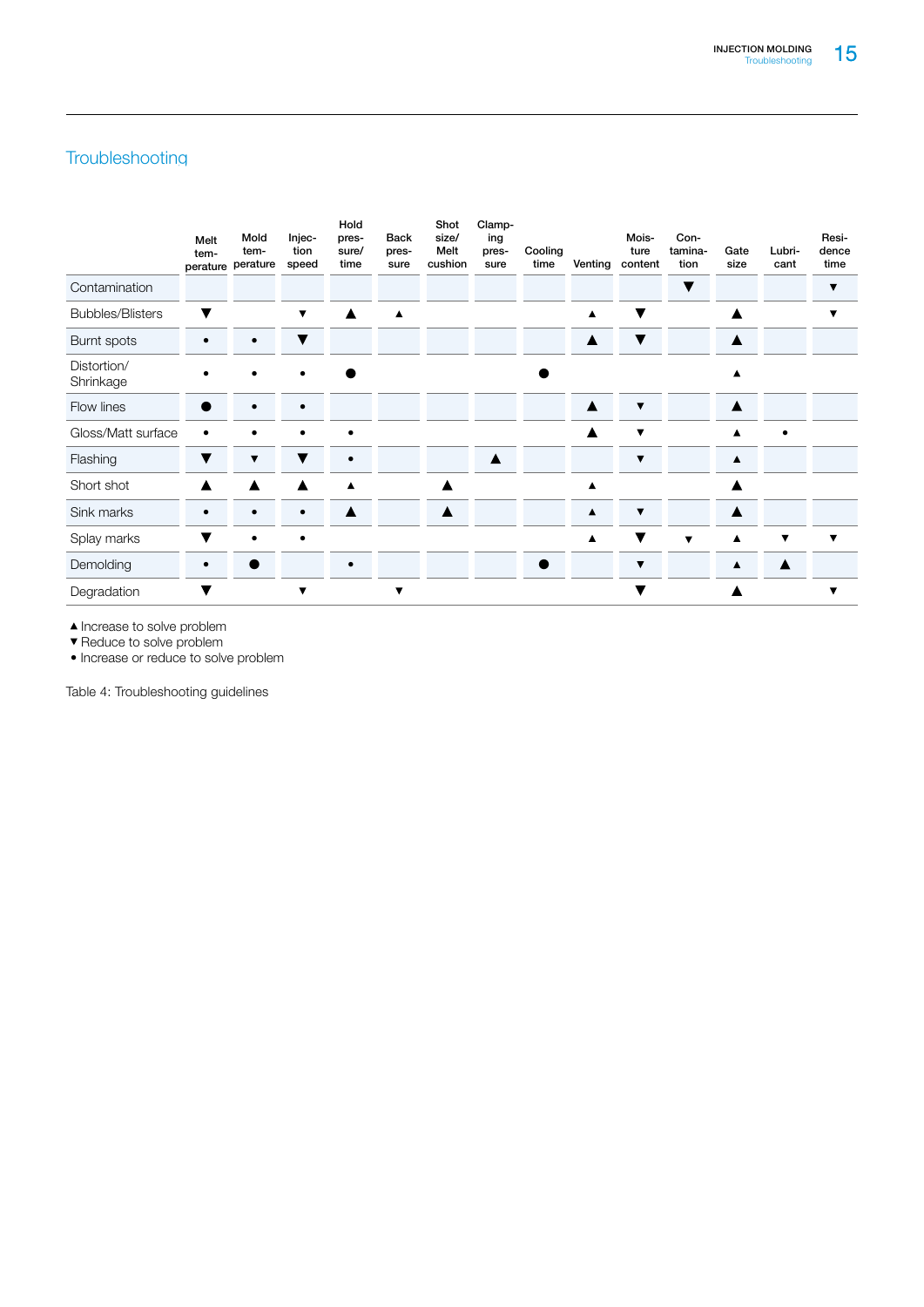# **Extrusion**

#### Machine Design



Fig. 19: Screw geometry (diagrammatic)

Single-screw extruders with compression ratio 1:2 to 1:3, preferably 1:2.5, should be used for processing Elastollan®.

The most suitable screws are three-zone screws with L/D ratio 25 to 30.

The three-zone screws should have a continuous constant pitch of 1 D.

Radial clearance between screw and barrel should be 0.1 to 0.2mm. Multizone screws, e.g. barrier screws (undercut ≥ 1.2mm) can also be used for processing of Elastollan®. However, short screws with a high compression ratio are not suitable.

Continuous purging can be ensured, and dead spots avoided, by designing the rear flight face with flatter radius than the thrust flight face.



Fig. 20: Relationship between screw diameter and flight depth at feed

Barrels with grooved feed zone have a proven record of success, and provide the following benefits:

- **CONSTANT Seed characteristics**
- improved pressure build-up
- **·** increased output.

When grooved feed zones are used, cooling is necessary. It is also advisable here to use screws with mixing sections to improve melt homogeneity. However, these mixing sections should be designed to avoid degradation caused by shear. Use of breaker plates with screen packs is recommended. Good results have been obtained from a combination of two 400 mesh/cm2 screens as backing plates and two fine 900 mesh/cm<sup>2</sup> screens. Finer screens may be required for certain applications (e.g. film production).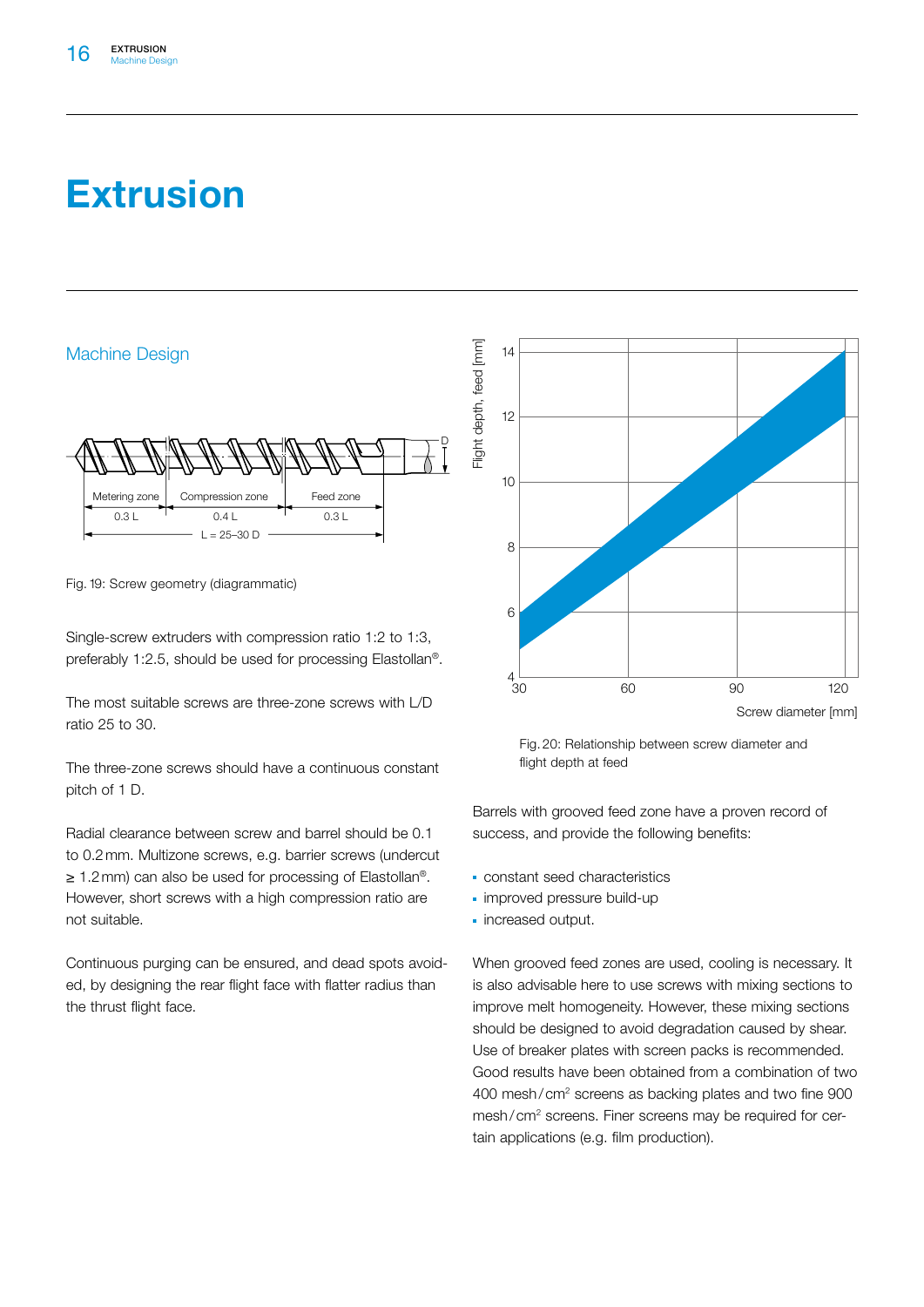Breaker plates should have holes of diameter 1.5 to 5mm, depending on screw diameter and type of die.

Extrusion of thermoplastic polyurethane requires a more powerful motor than for other thermoplastics. Power consumption is between 0.3 and 1kWh per kg output, depending on screw design.

Melt pumps have proven successful in achieving continuous melt flow.

#### Processing Parameters

#### Screw Rotation Rate

Thermoplastic polyurethanes are shear-sensitive, and excessive screw rotation rates may therefore lead to poorer product properties.

Figure 21 shows the relationship between maximal screw rotation rate and screw diameter.

#### Processing Temperature

Recommended temperature ranges are as follows, depending on the hardness of the materials used:



Fig. 21: Relationship of max. screw rotation rate to screw diameter

|                | Heating zones |             |             |             |  |  |  |  |  |
|----------------|---------------|-------------|-------------|-------------|--|--|--|--|--|
| Shore hardness | <b>Barrel</b> | Adapter     | Die head    | Nozzle      |  |  |  |  |  |
| 60-70 A        | 140-175       | $160 - 175$ | 165-170     | 160-165     |  |  |  |  |  |
| 75-85 A        | $160 - 200$   | $175 - 200$ | 175-205     | 170-205     |  |  |  |  |  |
| $90 - 98$ A    | $170 - 210$   | $200 - 220$ | $195 - 215$ | $190 - 210$ |  |  |  |  |  |
| $>98$ A        | $200 - 220$   | 220-240     | 210-230     | 200-230     |  |  |  |  |  |

Table 5: Guideline values for processing temperatures in °C

#### Melt Pressure

Melt pressure is dependent on head design and die gap, and on melt temperature. Pressure at the adapter is between 20 and 300bar. Pressure peaks up to 1000bar can occur at start-up. A continuously variable screw drive is therefore recommended for processing of Elastollan®; (it is also possible to use starve feeding if necessary).

#### Cleaning of Extruders

Extruder cleaning is recommended on change of material and after several days of continuous operation. A suitable material for this purpose is polypropylene or HDPE, both of which require relatively high processing temperatures. A cleaning compound can be used if necessary.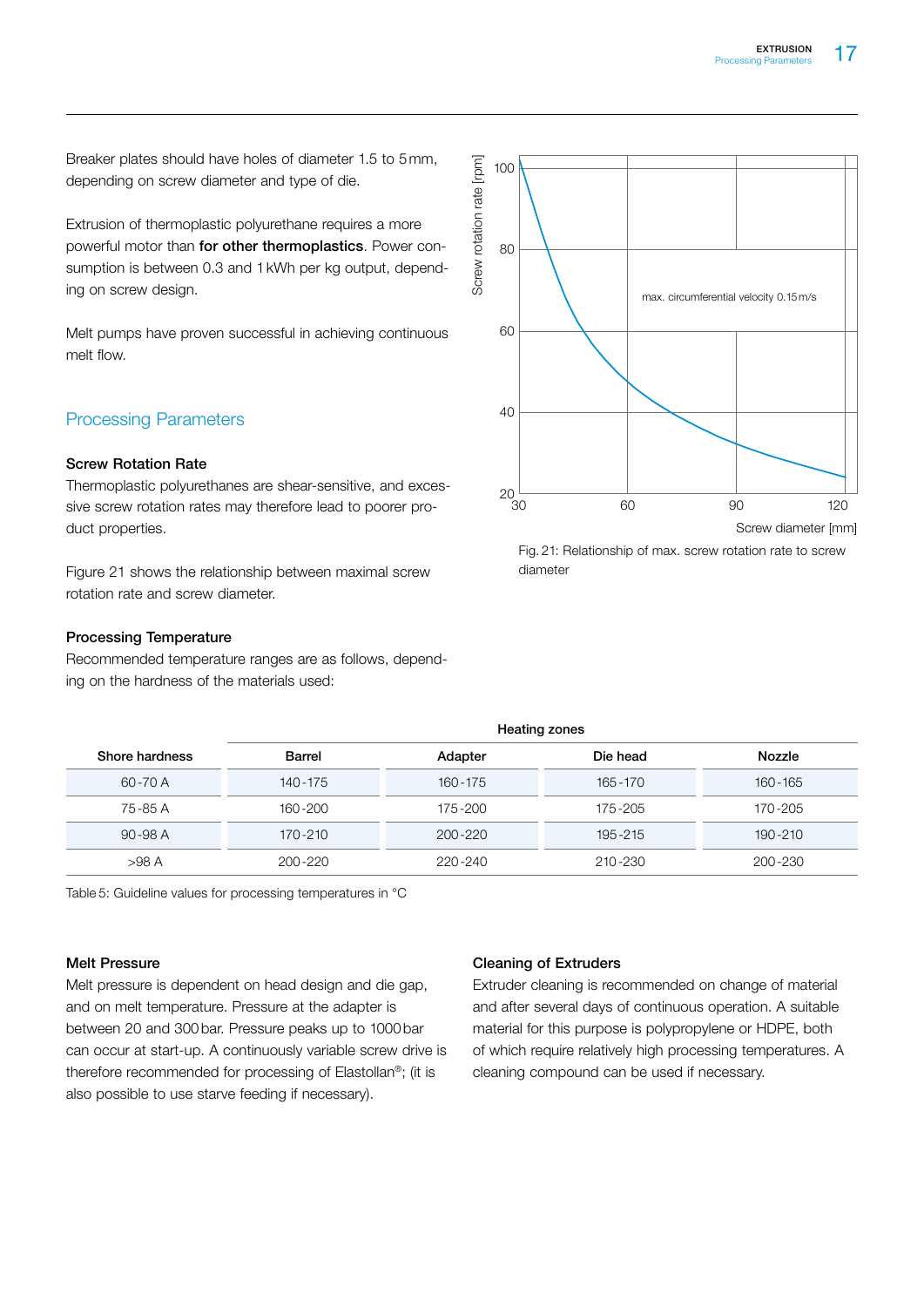### Die Design

For uniformity of melt flow it is important to operate with small cross sections which ensure uniform melt flow, and to avoid dead spots in the die. This ensures automatic selfcleaning of the die.

In all other respects, guidelines are the same as those for extrusion of other thermoplastics.

Figure 22 shows examples of typical extrusion dies.

For extrusion of tubing and profiles, dies with a relatively long land are recommended (figure 23). This reduces shear stresses, thus providing consistent output. Land length should be from two to four times nozzle diameter.







Fig. 23: Tubing extrusion die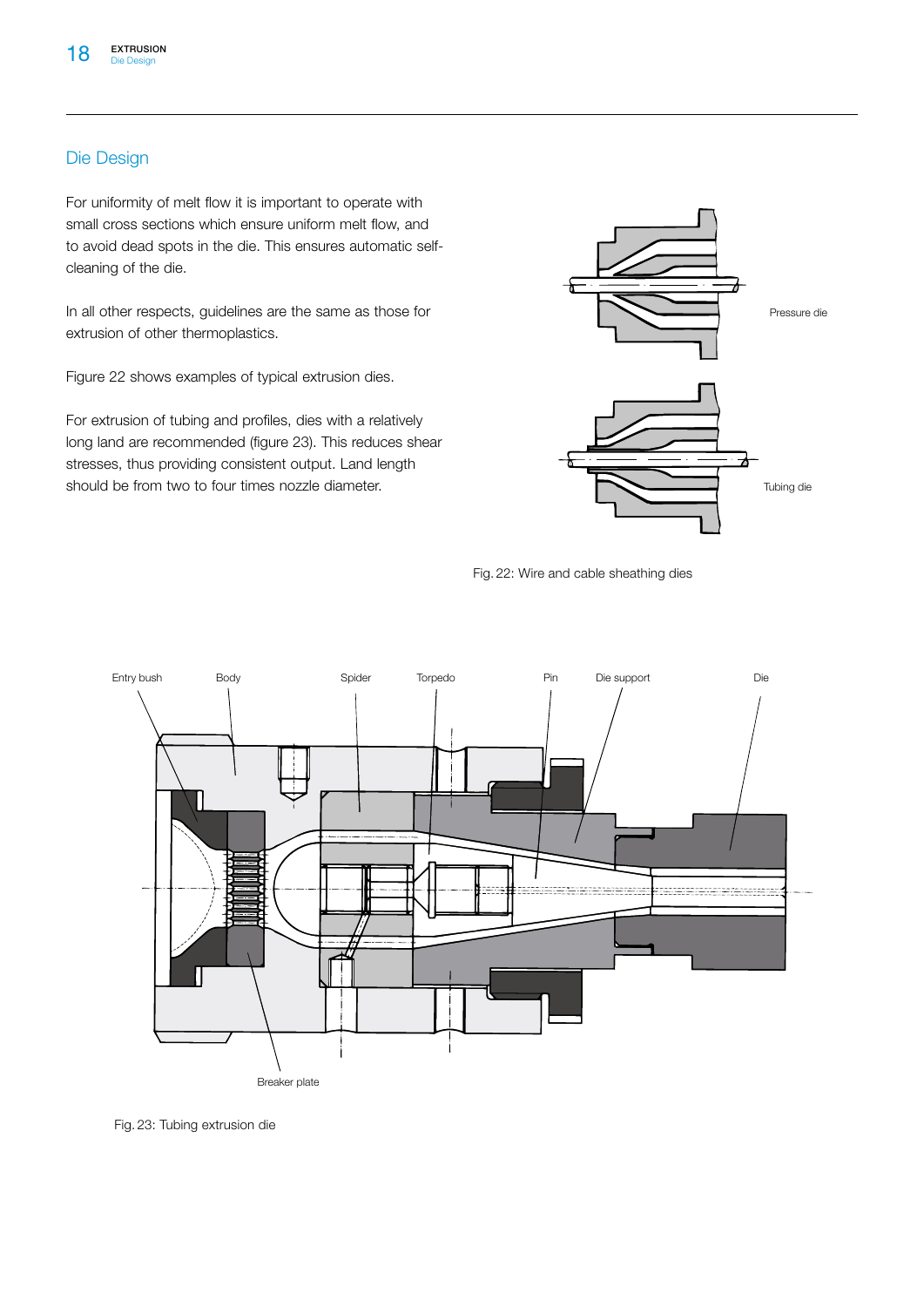# Cooling and Calibration

Freshly extruded thermoplastic polyurethanes have relatively low melt strength and are therefore prone to distortion. This necessitates effected cooling. The water bath should be close to the extruder head. Chilled water is preferred. A cooling line with spray nozzles is a suitable alternative to cooling baths.

The cooling bath length required for Elastollan® grades is generally greater than for other thermoplastics. The length depends on hardness, wall thickness, geometry and hauloff speed.



Fig.24: Disc calibration



Fig. 25: Sleeve calibration

The active calibration used in processing of most other thermoplastics is not applicable to thermoplastic polyurethane, because of its high coefficient of friction. Calibration devices of the type shown diagrammatically in figure 24 (disc calibration) and in figure 25 (sleeve calibration) can provide the necessary guiding and support to the extrudate.

It is essential to provide a lubricating film of water between the surface of the extrudate and the calibrator. This can be achieved by using a water spray ring before entry into the water bath.

Figure 26 shows a typical layout of an Elastollan® tubing extrusion line.

# Extrusion Techniques

#### Tubing and Profiles

Tubing and profiles are usually extruded horizontally. Thinwalled tubing and fire-hose linings are generally extruded vertically.

Introduction of supportive air is necessary in order to avoid collapse of the tubing.

Use of vacuum is recommended to increase the dimensional stability of hollow profiles.

Guide rollers in the cooling bath should be matched to the shape of the extrudate.

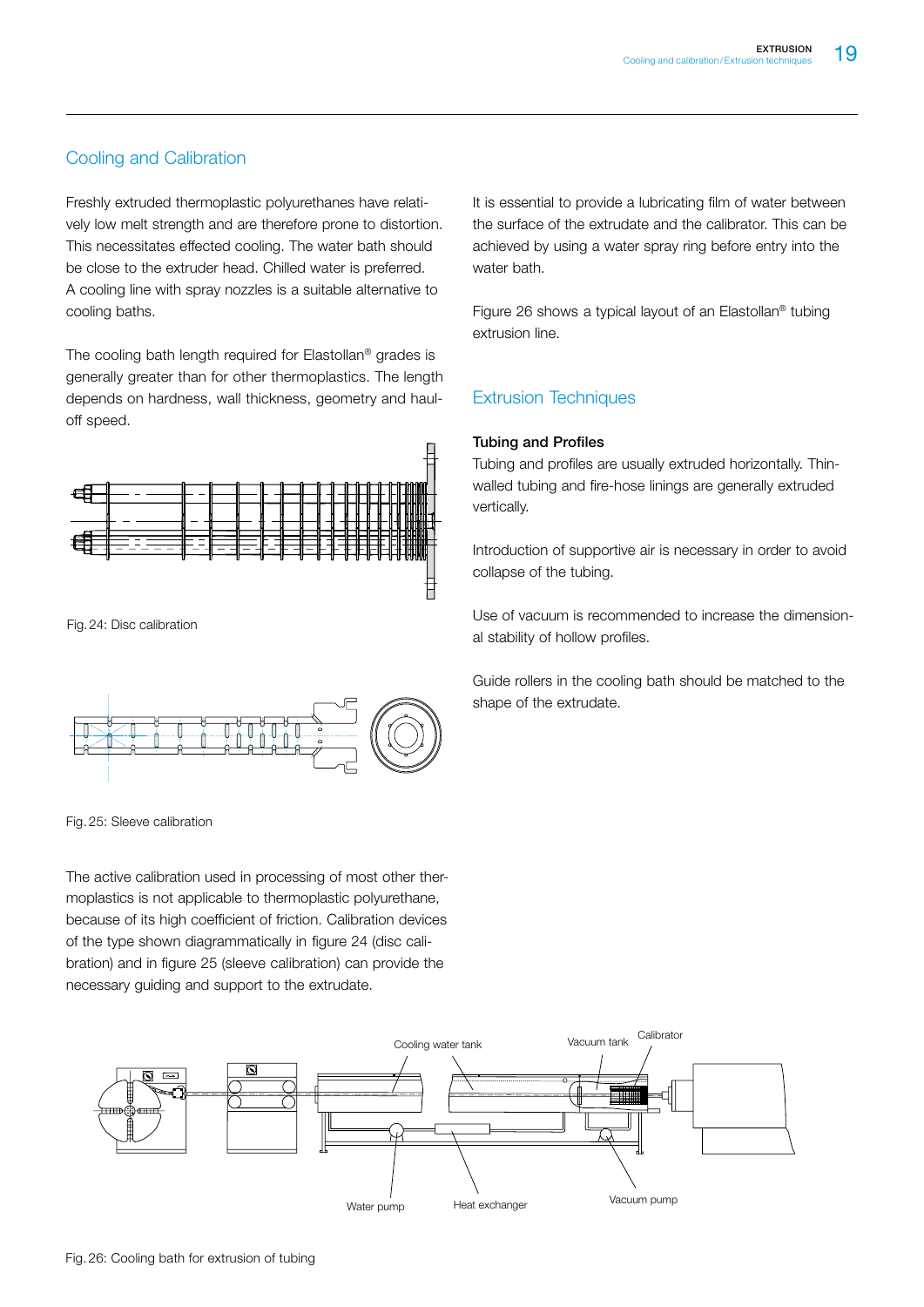#### Sheathing

For sheathing of cables, hoses, etc., a crosshead (see figure 27) equipped with a pressure die or tubing die (see figure 22) is normally used. To avoid blistering after extrusion and to ensure good adhesion, the inner core requiring sheathing must be dry and free from grease.



Fig. 27: Diagram of a crosshead

#### Films

Specific Elastollan® grades are suitable for blown film production. Figure 29 is a diagram of a film-blowing head.

Films of greater wall thickness can be produced by the flat film extrusion process with a sheet die (see figure 28); standard extrusion grades are suitable for this purpose.





Fig. 28: Diagram of a sheet die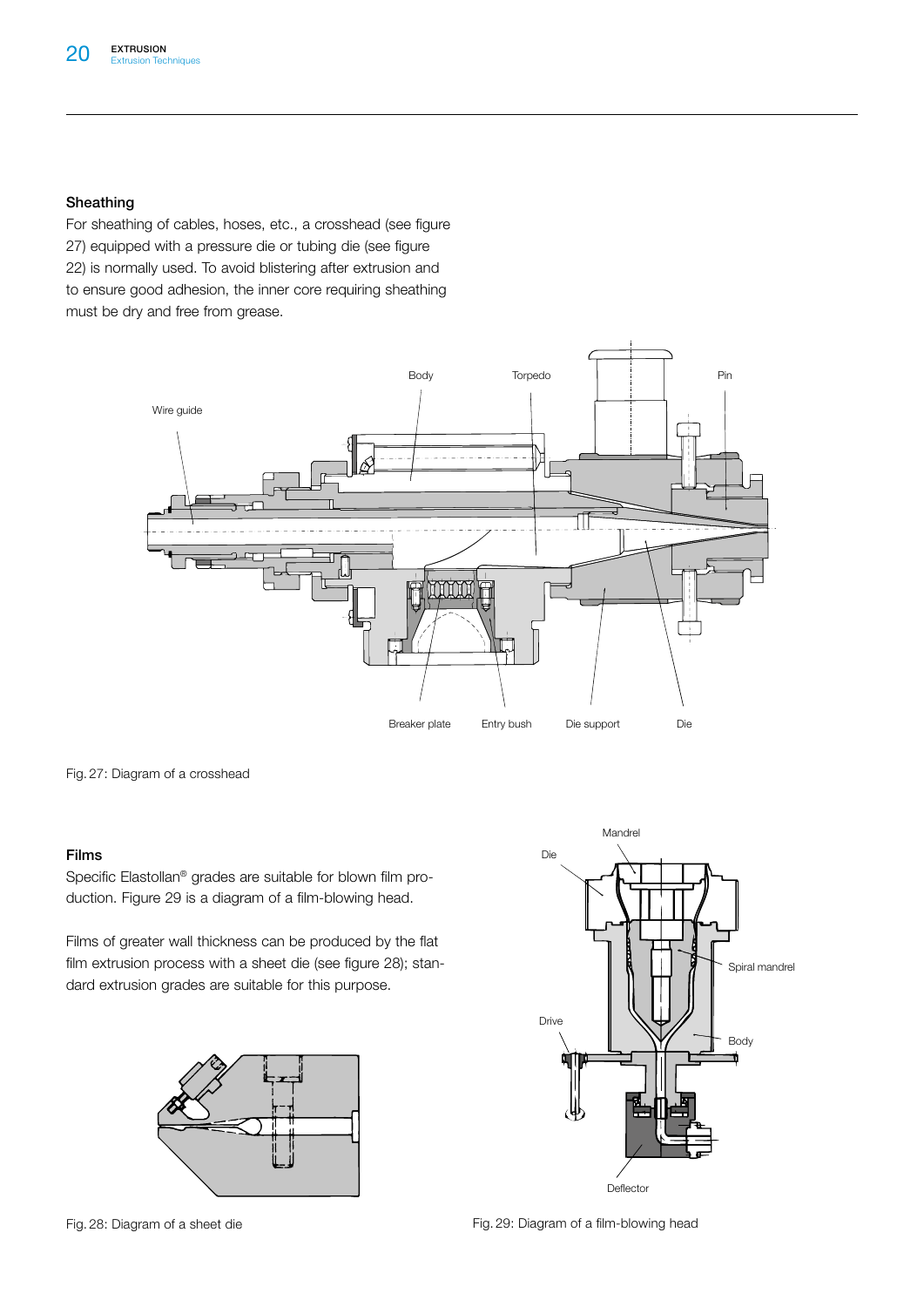#### Blow Molding

Blow-molded products can be produced from particular Elastollan® grades in conventional blow-molding machines. Use of molds with roughened surfaces (approx. 25-35μm) is recommended for easier demolding. Wall thickness control is necessary to compensate for elongation of the parison. Figure 30 shows a torpedo head used for blow molding.



Fig. 30: Diagram of a torpedo head

# Special Processing Methods

Elastollan® is suitable for the following special processing methods:

#### Coextrusion

to achieve a combination of properties of different thermoplastics in a single processing step.

Good bonding requires compatible materials; differences can arise here between ester- and ether-based Elastollan® grades.

#### Thermoplastic Foam Extrusion (TFE)

for weight reduction and to achieve specific properties.

Two methods are applicable:

- Chemical blowing of the melt through addition of blowing agent systems in conventional extruders; foam densities between 0.4 and  $1.0$  g/cm<sup>3</sup> are achievable.
- **Physical blowing of the melt through injection of gas into** the extruder. Foam densities below  $0.4$  g/cm<sup>3</sup> are achievable here; foam structure can be controlled by using a nucleating agent.

|                                       | Melt/<br><b>Barrel</b><br>tempera-<br>ture | Die tem-<br>perature    | Melt<br>pressure        | <b>Screw</b><br>rotation<br>rate/<br>Output | Land<br>length | Homo-<br>geni-<br>zation | Moisture<br>content     | Con-<br>tamina-<br>tion | Cooling<br>of feed<br>zone | Lubri-<br>cant          |
|---------------------------------------|--------------------------------------------|-------------------------|-------------------------|---------------------------------------------|----------------|--------------------------|-------------------------|-------------------------|----------------------------|-------------------------|
| Pulsation                             | 0                                          |                         | $\bullet$               | $\blacktriangledown$                        |                |                          | v                       |                         |                            | ▼                       |
| Rough surface                         | $\blacktriangle$                           | Δ                       |                         |                                             | $\bullet$      | A                        |                         |                         |                            | A                       |
| Surface streaks                       | ▼                                          | $\overline{\mathbf{v}}$ |                         |                                             | $\bullet$      | ▲                        | ▼                       |                         |                            | $\bullet$               |
| <b>Bubbles/Blisters</b>               | ▼                                          | ▼                       | $\blacktriangle$        | $\blacktriangle$                            |                |                          |                         |                         | ▼                          | $\overline{\mathbf{v}}$ |
| Flow lines/<br>Spider lines           | ٠                                          |                         |                         | $\blacktriangledown$                        |                | A                        | $\blacktriangledown$    |                         |                            |                         |
| Excessive blocking                    | ▼                                          | ▼                       | $\blacktriangle$        | $\blacktriangledown$                        |                |                          | $\overline{\mathbf{v}}$ |                         |                            |                         |
| Unmelted<br>particles                 | ▲                                          | $\blacktriangle$        |                         | $\overline{\mathbf{v}}$                     |                |                          |                         | v                       |                            |                         |
| Dimensional variations                | $\bullet$                                  |                         |                         | $\bullet$                                   |                | $\bullet$                | ▼                       |                         |                            | $\overline{\mathbf{v}}$ |
| Insufficient dimensional<br>stability | $\overline{\mathbf{v}}$                    | $\blacktriangledown$    | $\blacktriangle$        | $\blacktriangledown$                        | $\bullet$      |                          |                         |                         |                            |                         |
| Melt fracture                         | ▲                                          | $\blacktriangle$        | $\overline{\mathbf{v}}$ | $\bullet$                                   | $\bullet$      | $\bullet$                |                         |                         |                            |                         |
| Degradation                           | ▼                                          |                         |                         | $\bullet$                                   |                | ▼                        | ▼                       |                         |                            |                         |

**Troubleshooting** 

 $\blacktriangle$  Increase to solve problem  $\blacktriangledown$  Reduce to solve problem  $\blacktriangleright$  Increase or reduce to solve problem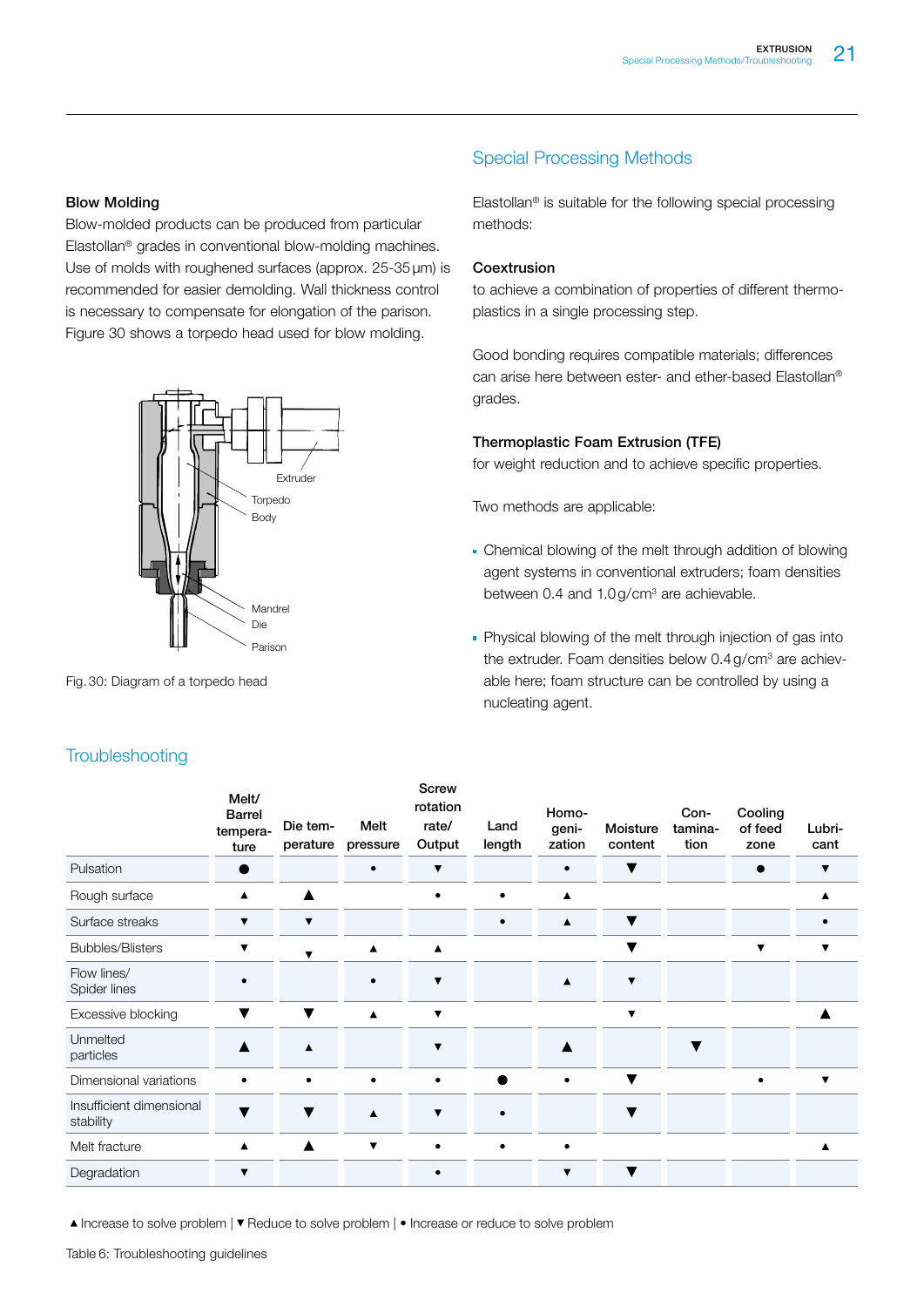# Downstream Operations

#### **Welding**

A variety of welding methods can be used to weld semifinished and finished parts made of Elastollan®.

Injection-molded parts are mostly bonded by hotplate, ultrasonic (harder grades), high-frequency or friction welding.

Methods used for semifinished parts and profiles are hotplate welding and friction welding, and also hot gas welding.

For films, best results are achieved with thermal sealing, heat-impulse welding and high-frequency welding.

Factors decisively influencing weld strength are: temperature providing sufficient plastic flow of Elastollan<sup>®</sup> below decomposition temperature and pressure that generates melt flow and causes the boundary layers to flow, or diffuse, into one another. The pressure applied also serves to strengthen the weld during the solidification phase.

Adequate extraction of any vapors arising must be provided for all welding processes (see page 9 – Health & Safety at Work).

#### **Bonding**

Elastic polyurethane-based adhesives have proven successful for adhesive bonding of Elastollan® parts. For bonding to metals and other hard materials, epoxy resin adhesives are used.

The adhesive industry provides systems designed for these purposes.

The usual pretreatment methods should be applied before adhesive bonding.

Please note that good adhesive bonding is achievable only with lubricant-free Elastollan® grades.

# Surface Finishing

Lubricant-free Elastollan® grades can be printed or painted.

Suitable printing and painting systems are available from manufacturers.

# Machining Parameters

Because Elastollan® has exceptional toughness and tear strength, machining is not without problems, and much depends on the hardness of the material. With all tools used for machining of Elastollan®, care should be taken to ensure that cutting edges are correctly sharpened.

Excessive generation of heat during machining of Elastollan® must be avoided. Cooling by compressed air or emulsions should therefore always be provided.

#### Chipping Machining

Table 7 shows some guideline values for machining processes of Elastollan®.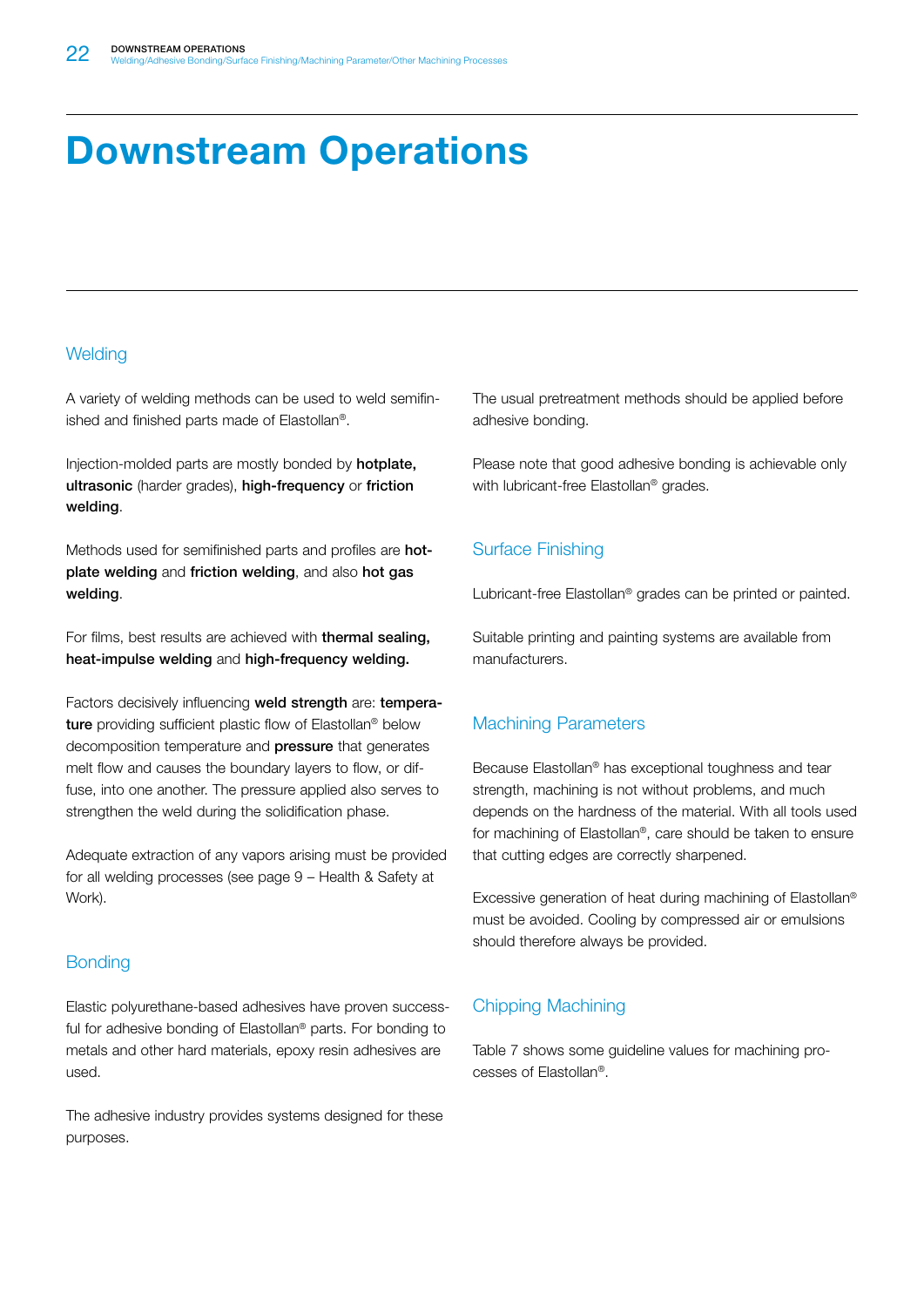|                 |                         | Turning          | Milling        | <b>Drilling</b>    | Grinding                                                 |
|-----------------|-------------------------|------------------|----------------|--------------------|----------------------------------------------------------|
| Clearance angle | $\alpha$ [°]            | $6 - 15$         | ~10            | $12 - 16$          |                                                          |
| Rake angle      | $\gamma$                | up to $25$       | $15 - 25$      | 10                 |                                                          |
| Setting angle   | $\chi$ [ $\circ$ ]      | $45 - 60$        |                |                    |                                                          |
| Point angle     | $\delta$ [ $^{\circ}$ ] |                  |                | 80                 |                                                          |
| Cutting speed   | $v$ [m/min.]            | $100 - 200$      | $200 - 500$    | $40 - 50$          | $30 - 50$ m/s                                            |
| Advance rate    | S                       | $0.1 - 0.4$ mm/r | 20-200 mm/min. | $0.01 - 0.04$ mm/r | max. 2/3 of grinding<br>wheel width per tool<br>rotation |
| Depth of cut    | a [mm]                  | up to $15$       | $2 - 8$        |                    | $0.1 - 3$                                                |
| Center radius   | $r$ [mm]                | $~1$ 0.5         |                | $\qquad \qquad$    |                                                          |
| Tool            |                         | HSS, SS, HM      | HSS, SS, HM    |                    |                                                          |

Drilling: Hollow drill, twist drill, tooth face-milling cutout

Grinding: High-porosity grinding wheel with open structure and low hardness (grain size 60-80)

Table 7: Machining parameters for Elastollan®

#### Drilling

Drilled holes are generally smaller than the nominal diameter of the drill. For grades up to 80 Shore A, the diameter reduction is about 4-5%. Hollow drills give holes with greater dimensional accuracy.

Efficient cooling should be provided during drilling, and the drill should be raised frequently.

#### **Turning**

To reduce cutting forces and heat generated by cutting, tools used in turning processes should have smaller-diameter cutters than those used for metal.

#### Milling

Conventional milling machines and manual milling cutters may be used for Elastollan®. Where cutter heads are used, the number of blades should be minimized in order to ensure good chip formation.

#### **Cutting**

Cutting blades with close pitch and large setting are suitable.

#### Grinding

Elastollan® grades can be ground.

To prevent the heating, grinding wheels should not be too wide (max. 20mm). It is therefore advisable to apply cooling, which can also increase grinding speed.

#### Chipless Machining

#### Punching

The shape of the punched surface depends on the hardness of the material. Figure 31 shows the result of punching for soft and hard Elastollan® grades.



Fig. 31: Results of punching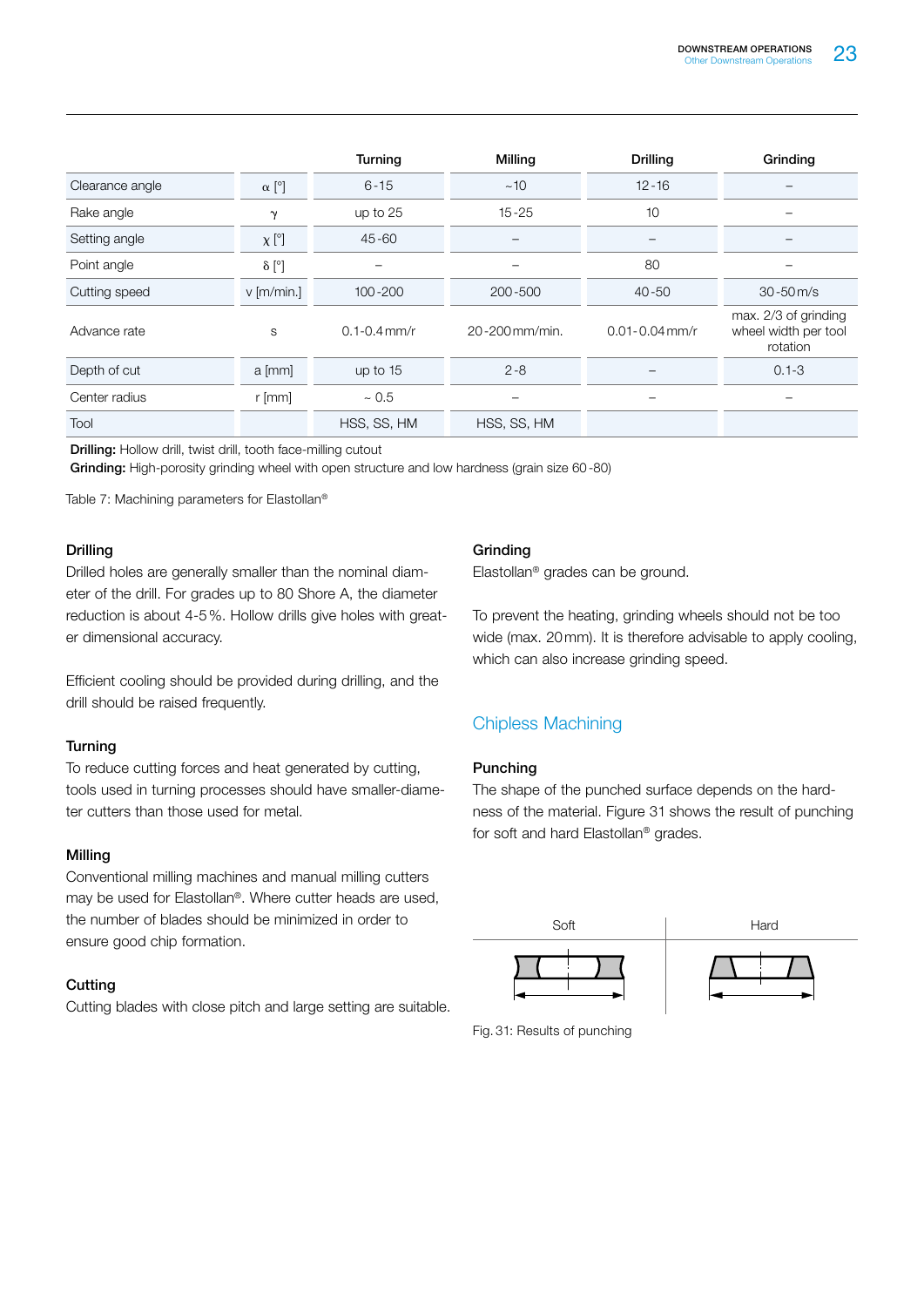# Quality Management

#### Quality Guidelines

- Customers, processors and staff are all essential elements of Quality Management.
- We constantly monitor customer requirements and meet these with the aim of increasing customer satisfaction.
- **Targets are agreed with staff in every one of our business** sectors, and achievement is regularly assessed.
- Targets, methods and results of our Quality Management system are continuously studied with the aim of promoting awareness and engagement of all staff in the process of continuous quality improvement.
- **Our guiding principle is avoidance of errors, rather than** correction of errors after the event.
- **Effective Quality Management guides an organization and** staff in ensuring achievement of our quality objectives.

#### Management Systems/Certification

Customer satisfaction is the basis for sustained business success. Our aim is therefore to provide products and services that meet our customers' current and future expectations. To be sure of achieving this, several years ago BASF Polyurethanes GmbH introduced an integrated Quality and Environmental Management system covering every part of the business. Powerful performance indicators are used for regular assessment and improvement of every business activity. Our aim is optimized efficiency and coordination of all activities and procedures, bringing error level close to zero. Every member of staff is challenged to use his/ her skills and ideas in contributing to quality assurance and continuous quality improvement.

Our integrated Quality and Environmental Management system is based on the requirements for the following standards:

DIN EN ISO 9001:2015 DIN EN ISO 14001:2015 DIN EN ISO 50001:2015 IATF 16949:2016 DIN EN ISO 45001:2018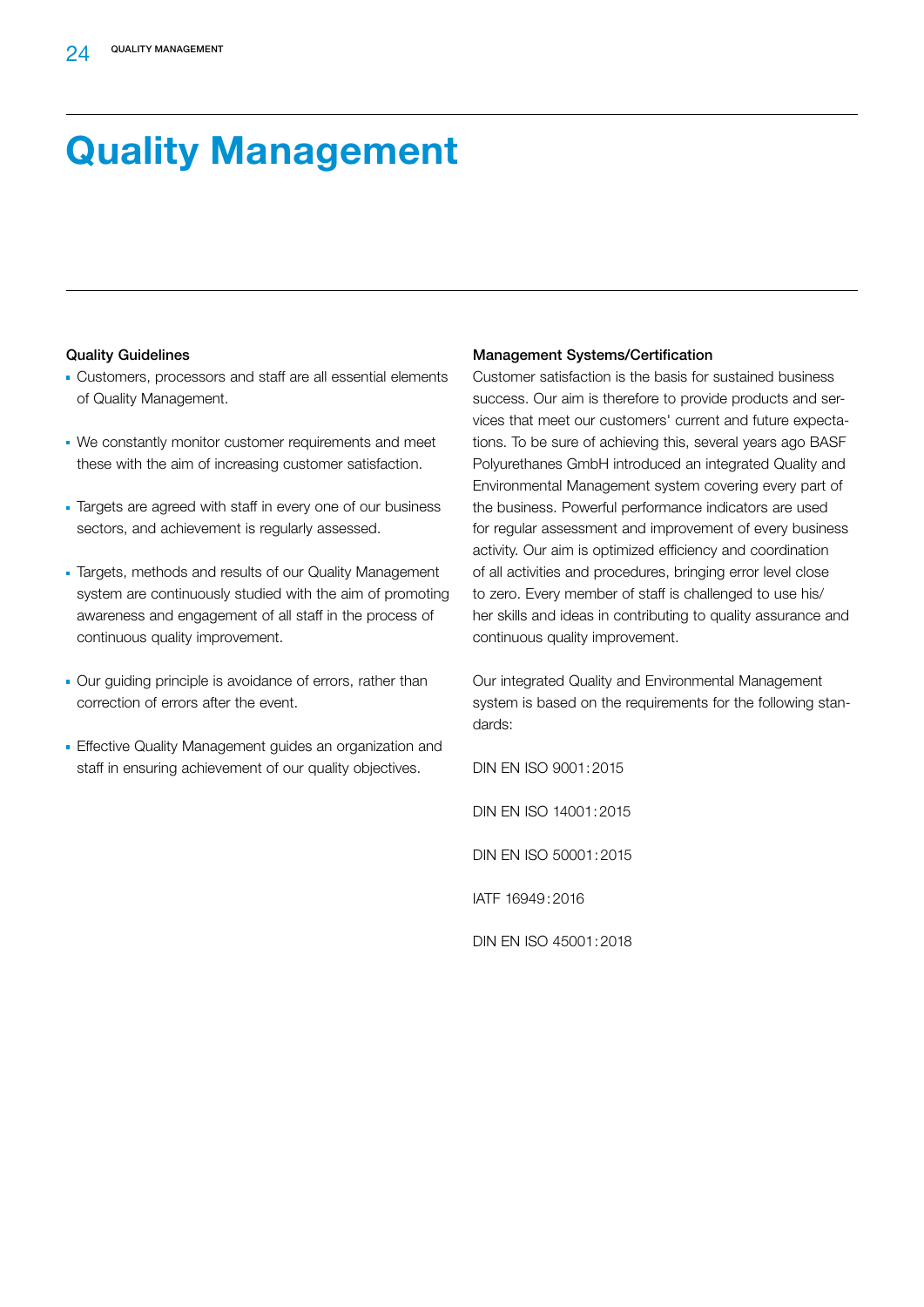# For your notes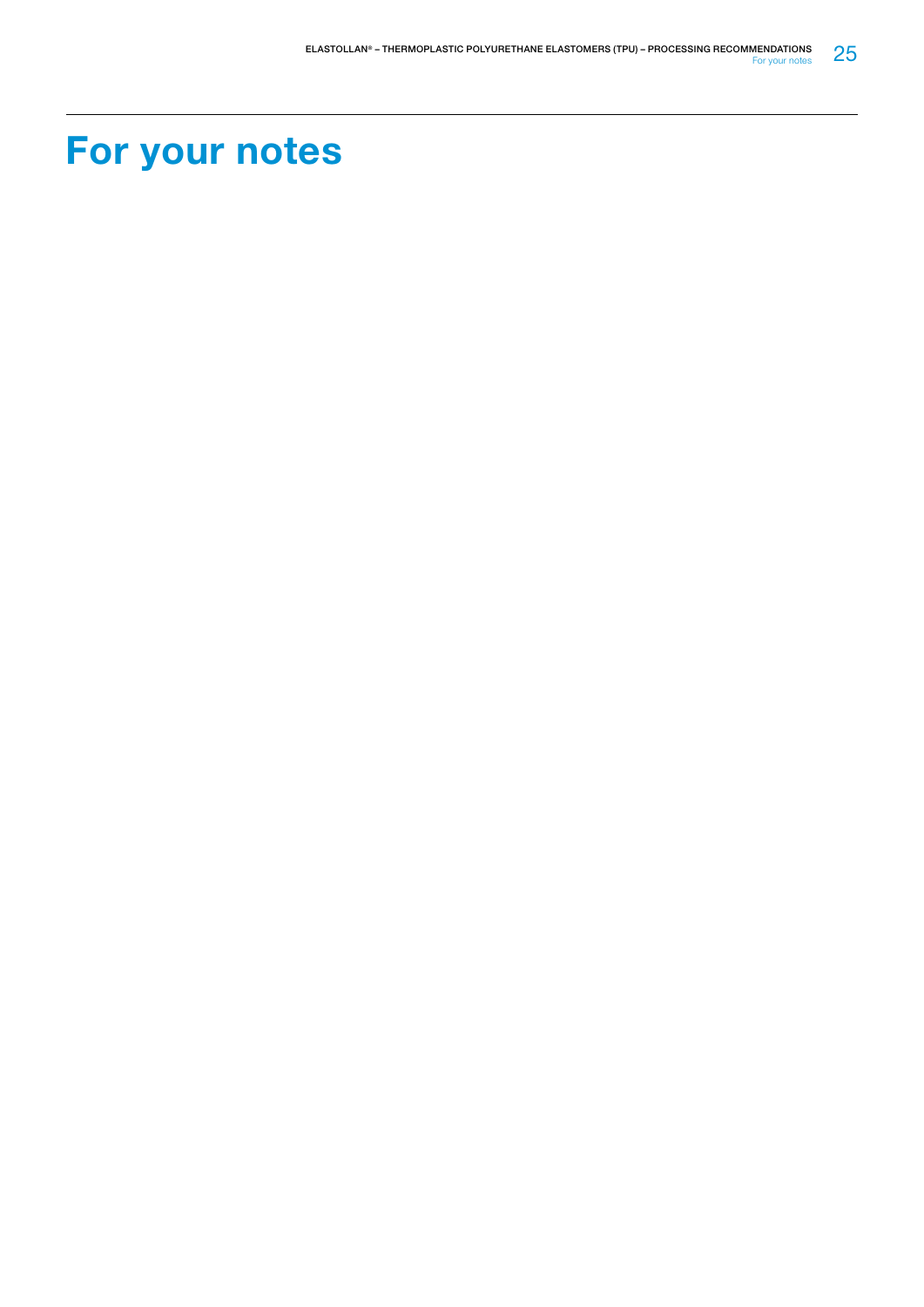# Index of Key Terms

#### Index of Key Terms

Additives 6 Adhesive bonding 22 Annealing 7

Back pressure 11 Barrel/cylinder temperatures – extrusion 17 – injection molding 11 Blow molding 21

Calibration 19 Circulating-air dryers 5 Coextrusion 21 Coloring 6 Cooling 19 Cutting 23 Cycle Times 12

Demolding 13 Die/mold design – extrusion 18 – injection molding 12 Disposal 9 Downstream Operations – surfaces 22 – other downstream operations 23 – machining 22 Drilling 23 Drying – dryers 5 – drying parameters 5

– water content 5

#### **Extrusion**

- calibration 19
- cooling 19
- die design 18
- machine design 16
- processing 17

#### Extrusion techniques

- blow molding 21
- films 20
- profiles 19
- sheathing 20
- tubing 19

Film gate 13 Film production 20

Gating 13 Grinding 23

Health & Safety at Work 9 Hygroscopic properties 4

Injection cycle 12 Injection molding – inserts 14 – machine design 10 – shrinkage 14 – processing 10, 11 – mold design 12, 13 Injection pressure 11 Injection speed 11 Inserts 14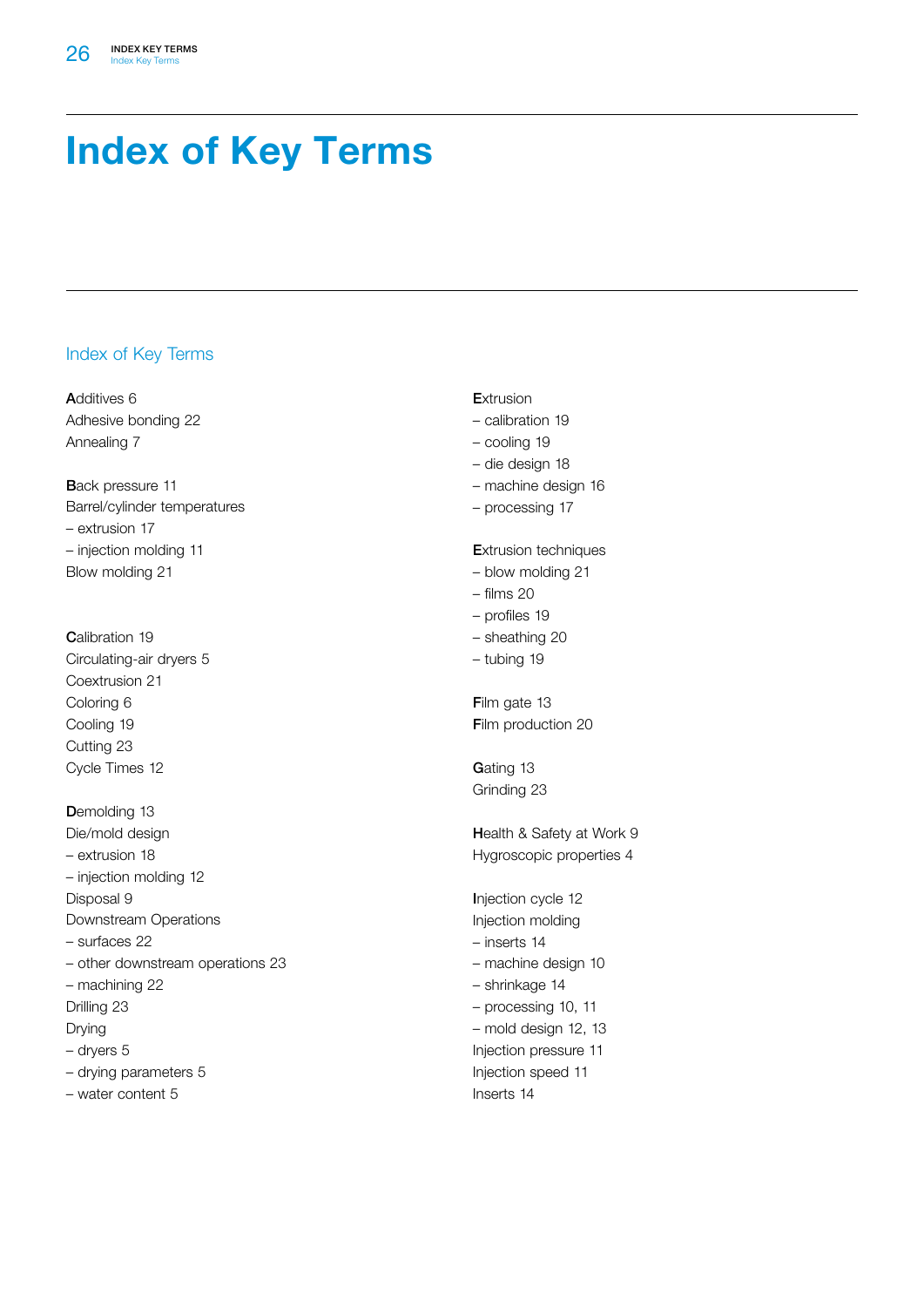Machine design – extrusion 16 – injection molding 10 Melt temperatures – extrusion 17 – injection molding 10 Milling 23 Moisture absorption 4 Mold surface 13 Mold temperature 13 Multicomponent injection molding 14

Post-treatment 7 Processing – extrusion 17 – injection molding 10 Profile production 19 Punching 23

Quality Management 24

Regrind 6 Ring gate 13 Runners 12

- Sandwich injection molding 14 Screw flight depth – extrusion 16 – injection molding 10 Screw gate 13 Screw geometry 10 – extrusion 16 – injection molding 10 Screw rotation rate – extrusion 17 – injection molding 11 Sheathing 20 Shrinkage 14 Special processing methods – extrusion 21 – injection molding 14 Storage 4
- Surface finishing 22

**T**emperatures

– extrusion 17 – injection molding 10 – drying 5 Thermoplast foam extrusion 21 Thermoplast foam molding (TFM) 14 Troubleshooting – extrusion 21 – injection molding 15 Tubing 19 Turning 23

Venting 13

Water content 5 Welding 22